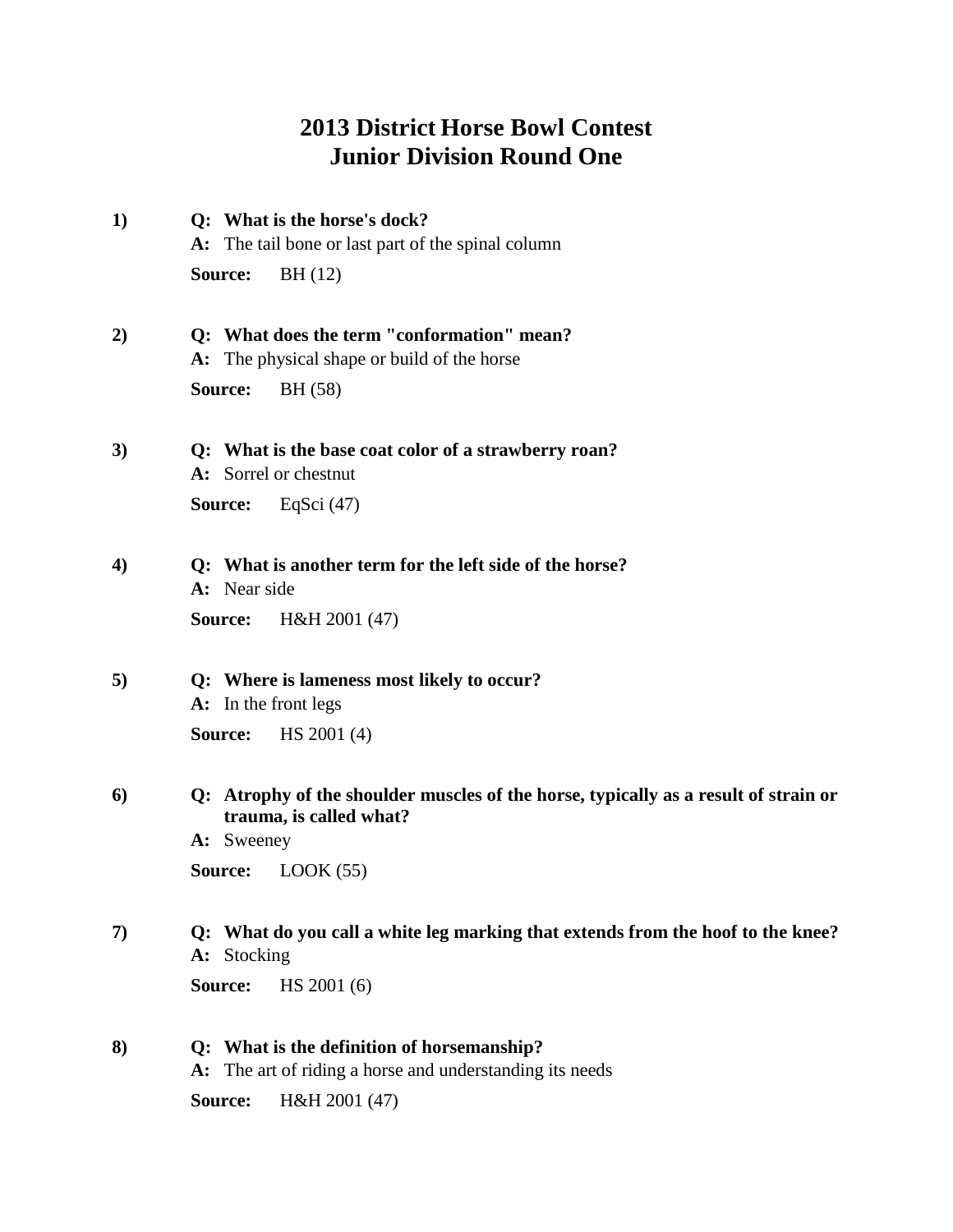**9) Q: A castrated male horse is called what? A:** A gelding **Source:** LOOK (26)

## **10) Q: What lameness condition is caused by inflammation of the hoof? A:** Founder or Laminitis

**Source:** HS 2001 (12)

**11) Q: What side of the horse should you mount from? A:** Left or near side **Source:** H&H 2001 (20)

## **12) Q: What is a filly?**

**A:** A female horse three (3) years of age or less **Source:** LOOK (23)

## **13) Q: What is another term for a dorsal stripe?**

**A:** Back stripe, lineback, eel stripe, ray **Source:** EqSci (38)

**14) Q: Proper equitation is important when riding or training a horse. Name three (3) natural aids that one may use while riding?**

**A:** Legs, hands, weight and voice

**Source:** H&H 2001 (20)

## **15) Q: How often should you replace or reset your horse's shoes?**

**A:** Every 4-6 weeks

**Source:** 4-HHM (5)

## **16) Q: What is the maximum height of a pony, in hands?**

**A:** 14.2 hands

**Source:** EqSci 20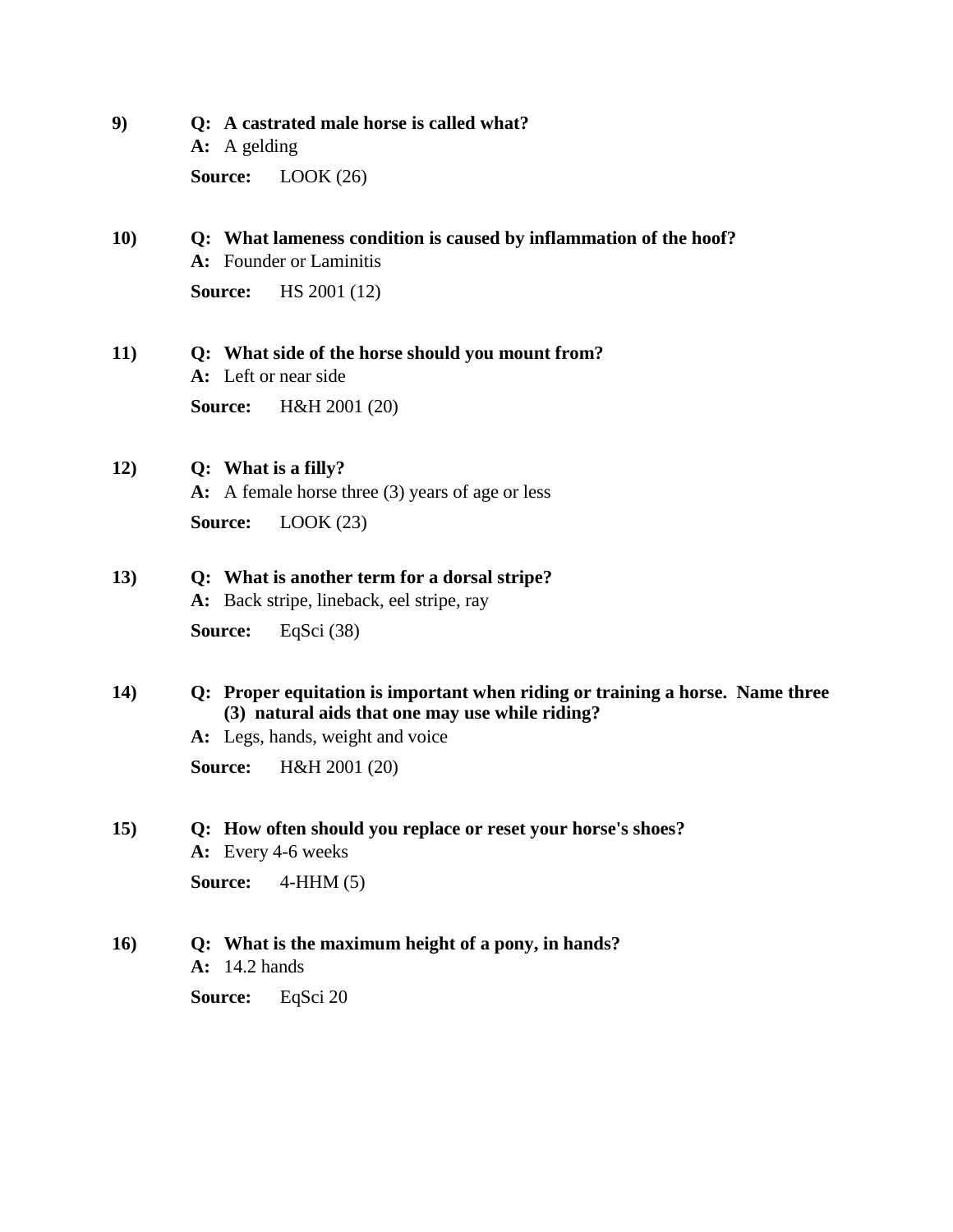**17) Q: If a horse is reddish brown in color with black points, what color is it? A:** Bay

**Source:** BH (15)

### **TOSS-UP WITH BONUS ATTACHED**

**18) Q: What is being referred to when using the word "sire?" A:** The father of an equine **Source:** EqSci (23)

### **19) BONUS**

### **Q: There are three (3) main functions of the hoof. What are they?**

**A:** Shock absorption, locomotion and circulation

**Source:** H&H 2001 (48)

### **20) Q: Describe an unsoundness.**

**A:** An abnormality that interferes with the usefulness of the horse

**Source:** H&H 2001 (13)

## **21) Q: What term describes a hard swelling on the back surface of the rear cannon about four (4) inches below the point of the hock?**

**A:** Curb

**Source:** HS 2001 (13)

## **TOSS-UP WITH BONUS ATTACHED**

## **22) Q: What is a blemish?**

**A:** An abnormality which may detract from the appearance of the animal, but does not affect it's serviceability

**Source:** 4-HJM (7)

## **23) BONUS**

## **Q: Throughout history, humans have employed the horse for what five (5) primary uses?**

**A:** Food, transportation, work, war and recreation (competition)

**Source:** EqSci (1)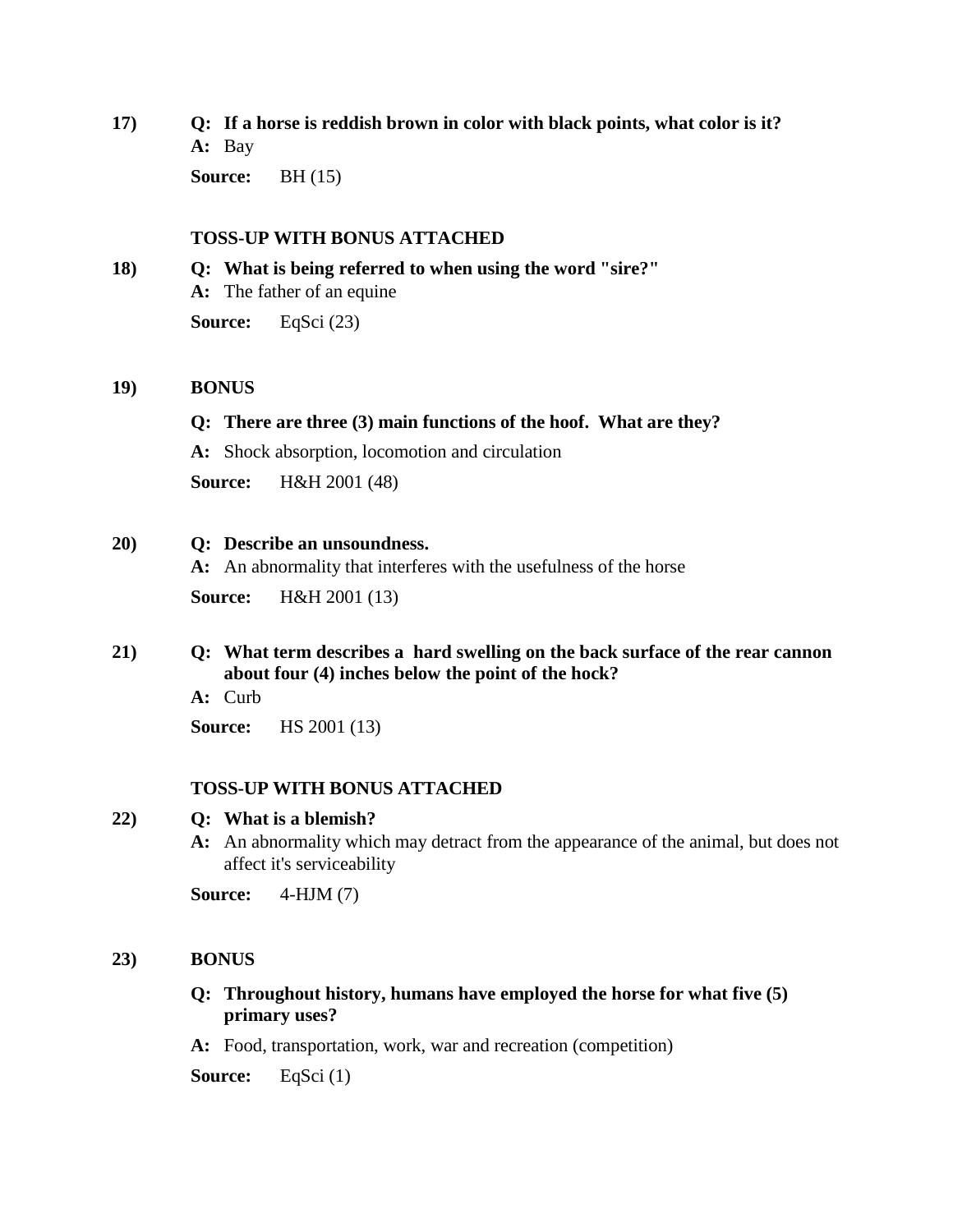**24) Q: Is a horse a carnivore, herbivore, or omnivore? A:** Herbivore **Source:** HS 2001 (27)

## **25) Q: What conformational defect describes a horse whose front legs are curved outward at the knee?**

**A:** Bow-legged

**Source:** BYOV (96)

**26) Q: When tying a horse what type of knot is recommended? A:** Quick-release knot

**Source:** BH (23)

## **TOSS-UP WITH BONUS ATTACHED**

**27) Q: What term describes a horse with long sloping pasterns and low fetlocks? A:** Coon-footed **Source:** H&H 2001 (8)

## **28) BONUS**

## **Q: When judging a conformation class, list four (4) balance faults.**

**A:** Less symmetry or balanced; stands higher at the croup than withers; shorter or thicker neck set lower on steeper shoulder; shorter neck set lower on flatter withers; less angulation to shoulders; coarser/flatter withers;, longer back, lower or weak back; loose/longer/lower croup; shorter hipped; shorter/steeper croup; shallow heated; pinched/shallow through heart girth; cut up in real flank

**Source:** 4-HJM (13)

- **29) Q: What is another for dietary fat?**
	- **A:** Lipid

**Source:** EqSci (143)

## **30) Q: What is the single most important nutrient for all living things?**

**A:** Water

**Source:** HS 2001 (28)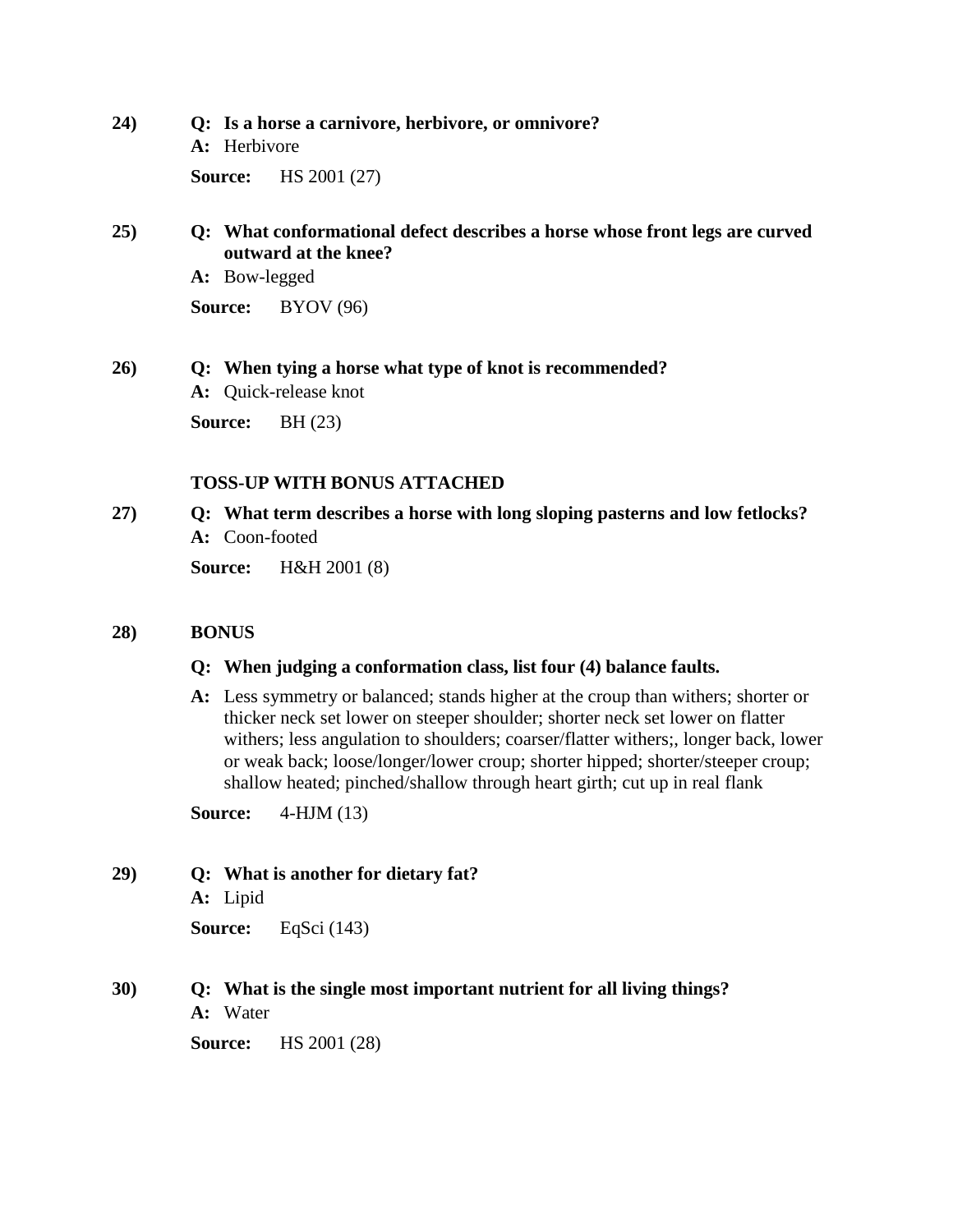- **31) Q: What basic brush can be used over the whole body? A:** Soft-bristled brush **Source:** BH (25)
- **32) Q: What are the three (3) main gaits of an english horse? A:** Walk, trot, canter

**Source:** EqSci (69)

## **END OF ROUND ONE**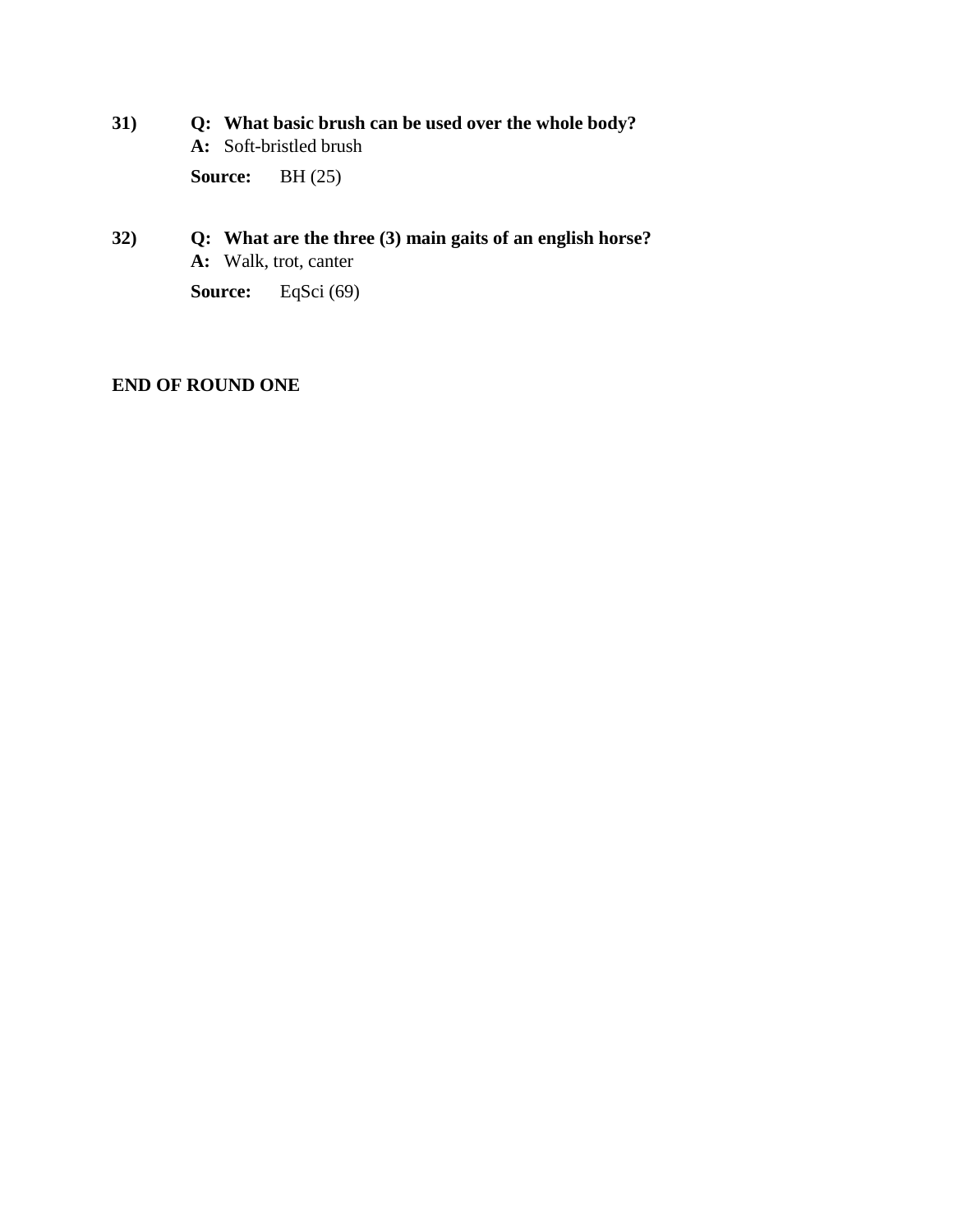## **2013 District Horse Bowl Contest Junior Division Round Two**

**1) Q: What breed of pony originated in Wales? A:** Welsh Pony **Source:** H&H 2001 (12)

**2) Q: What term describes a short, quick, choppy stride? A:** Trappy

**Source:** H&H 2001 (13)

### **3) Q: Describe an overo coat pattern.**

**A:** A paint horse whose white does not cross the back with one or more dark legs. The head markings are often bald, apron, or bonnet-faced. The tail is usually one color and the white markings have uneven borders.

**Source:** BH (17)

## **4) Q: What is the name of the lower leg bone located below the knee and above the fetlock joint?**

**A:** Cannon bone or third metacarpal

**Source:** H&H 2001 (8)

## **5) Q: Pawprints, bear paws and ink spots are seen in what kind of horses?**

**A:** Paints or pintos

**Source:** EqSci (39)

#### **6) Q: What is the name of the lower jaw bone?**

**A:** Mandible

**Source:** LOOK (37)

## **7) Q: What are the two (2) basic types of forage?**

**A:** Grasses and legumes

**Source:** HS 2001 (37)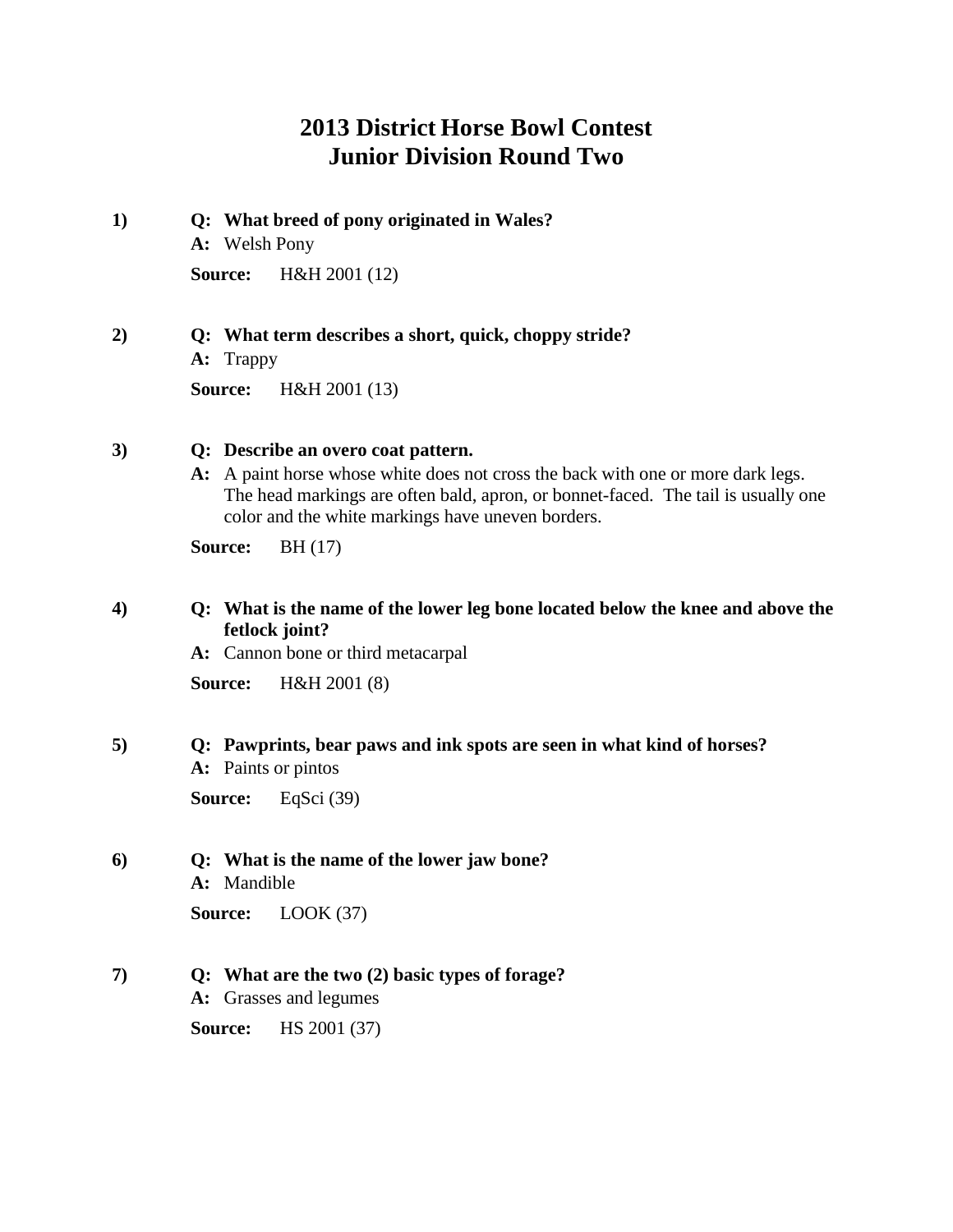- **8) Q: What term describes a horse who is eating manure? A:** Coprophagy **Source:** LOOK (15)
- **9) Q: What part of the horse's mouth does the bit rest on? A:** The bars

**Source:** H&H 2001 (21-22)

**10) Q: Two (2) part question. Who was the original ancestor of the horse? On what continent did it originate?**

**A:** Eohippus, originated in North America

**Source:** HS 2001 (4)

- **11) Q: How many beats are in the gallop? A:** Four (4) **Source:** EqSci (78)
- **12) Q: What breed is primarily used for harness racing?**
	- **A:** The Standardbred **Source:** H&H 2001 (5)
- **13) Q: What part of hay is the most nutrient dense? A:** The leaf

**Source:** HS 2001 (38)

## **14) Q: What is a vice?**

**A:** An acquired habit that is annoying, or may interfere with the horse's usefulness **Source:** HS 2001 (4)

**15) Q: When a horse is said to be head shy, what does this mean?**

**A:** That it is sensitive around the head, face and ears and will jerk away when touched **Source:** HS 2001 (4)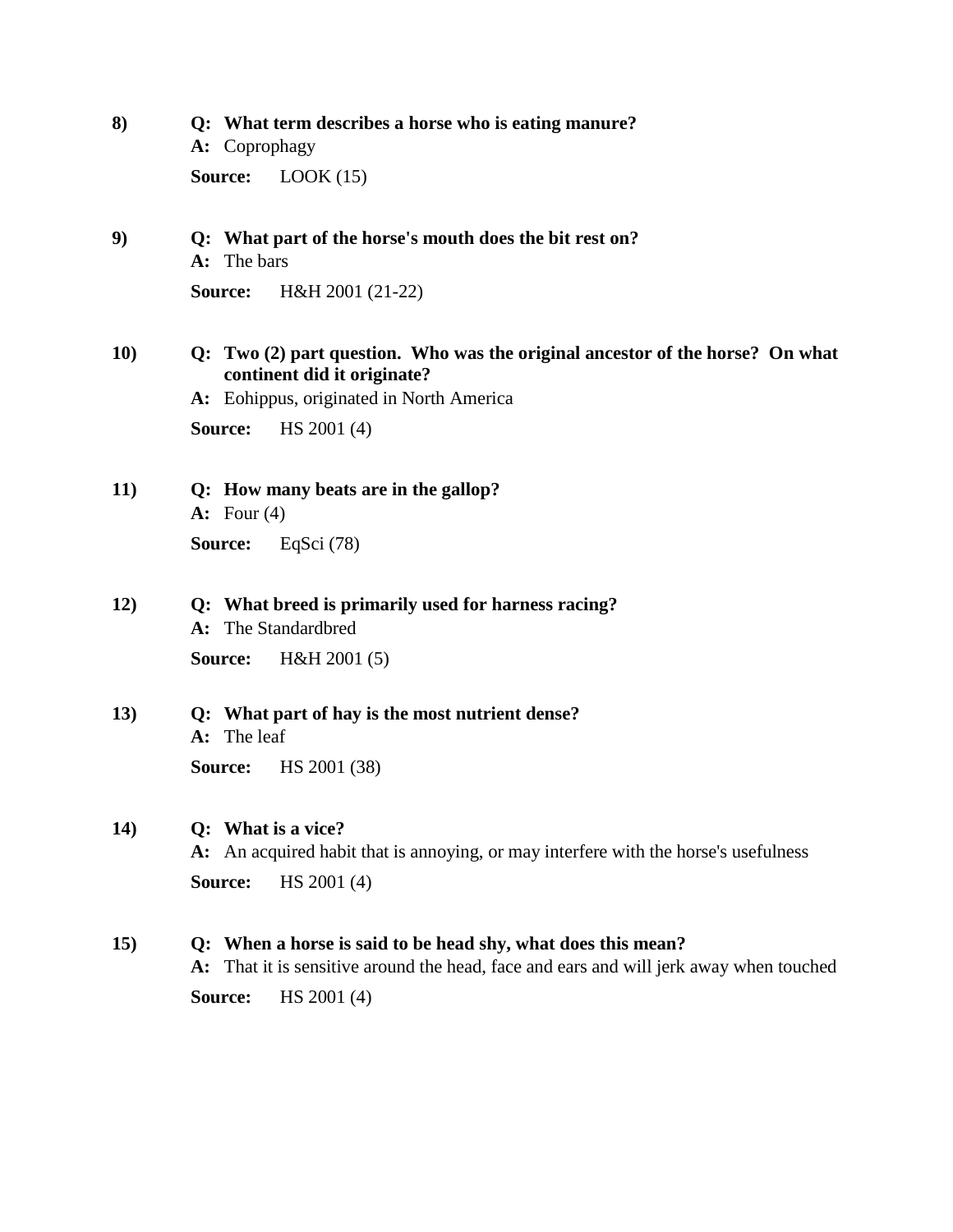- **16) Q: What are the five (5) primary gaits of the horse?**
	- **A:** Walk, trot/jog, canter/lope, gallop/run and back

**Source:** EqSci (69-70)

**17) Q: What is the ideal angle of the pastern joint? A:** 45 degrees

**Source:** HS 2001 (10)

## **TOSS-UP WITH BONUS ATTACHED**

**18) Q: What unsoundness is characterized by puffy swelling which appears on the upper part of the hock and in front of the large tendon?**

**A:** Thoroughpin

**Source:** HS 2001 (13)

## **19) BONUS**

**Q: For proper equitation, regardless of discipline, what four (4) things should align in the rider's body?**

**A:** Rider's ear, shoulder, hip & heel

**Source:** BH (51)

**20) Q: What are the two (2) major functions of the digestive tract? A:** Digestion and aborption

**Source:** EqSci (108)

**21) Q: How does the horse primarily grasp its food?**

**A:** By the upper lip (prehensile lip)

**Source:** HS 2001 (23)

## **TOSS-UP WITH BONUS ATTACHED**

**22) Q: What term describes an inflamed swelling of the withers? A:** Fistula of the withers

**Source:** HS 2001 (13)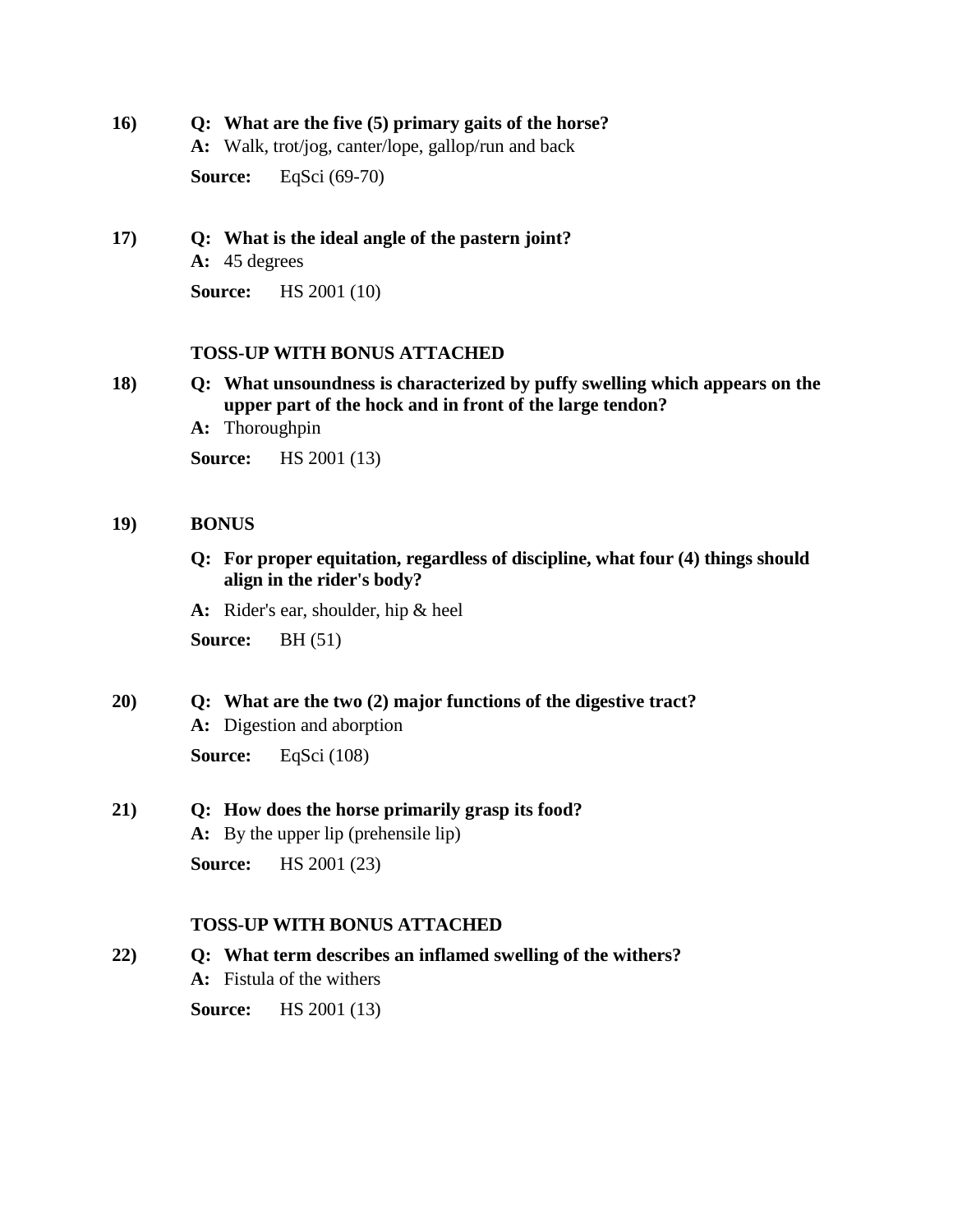### **23) BONUS**

**Q: What are the three (3) parts of the small intestine, in order?**

**A:** Duodenum, jejunum, ileum

**Source:** HS 2001 (24)

## **24) Q: What is the most important criterion when judging and placing a conformation class?**

**A:** Balance

**Source:** 4-HJM (8)

## **25) Q: What is a rowel?**

**A:** The toothed wheel on a spur

**Source:** H&H 2001(29)

**26) Q: What do you call a horse race without jumps?**

**A:** Flat race

**Source:** LOOK (24)

## **TOSS-UP WITH BONUS ATTACHED**

## **27) Q: What is bug-eyed horse?**

**A:** A horse with eyes that protrude; they tend to have poor vision **Source:** HS 2001 (8)

## **28) BONUS**

## **Q: List the five (5) basic coat colors.**

**A:** Black, brown, bay, chestnut and white

**Source:** BH (14)

**29) Q: Name two (2) types of western headstalls.**

**A:** Split ear, slip ear, conventional

**Source:** H&H 2001 (27)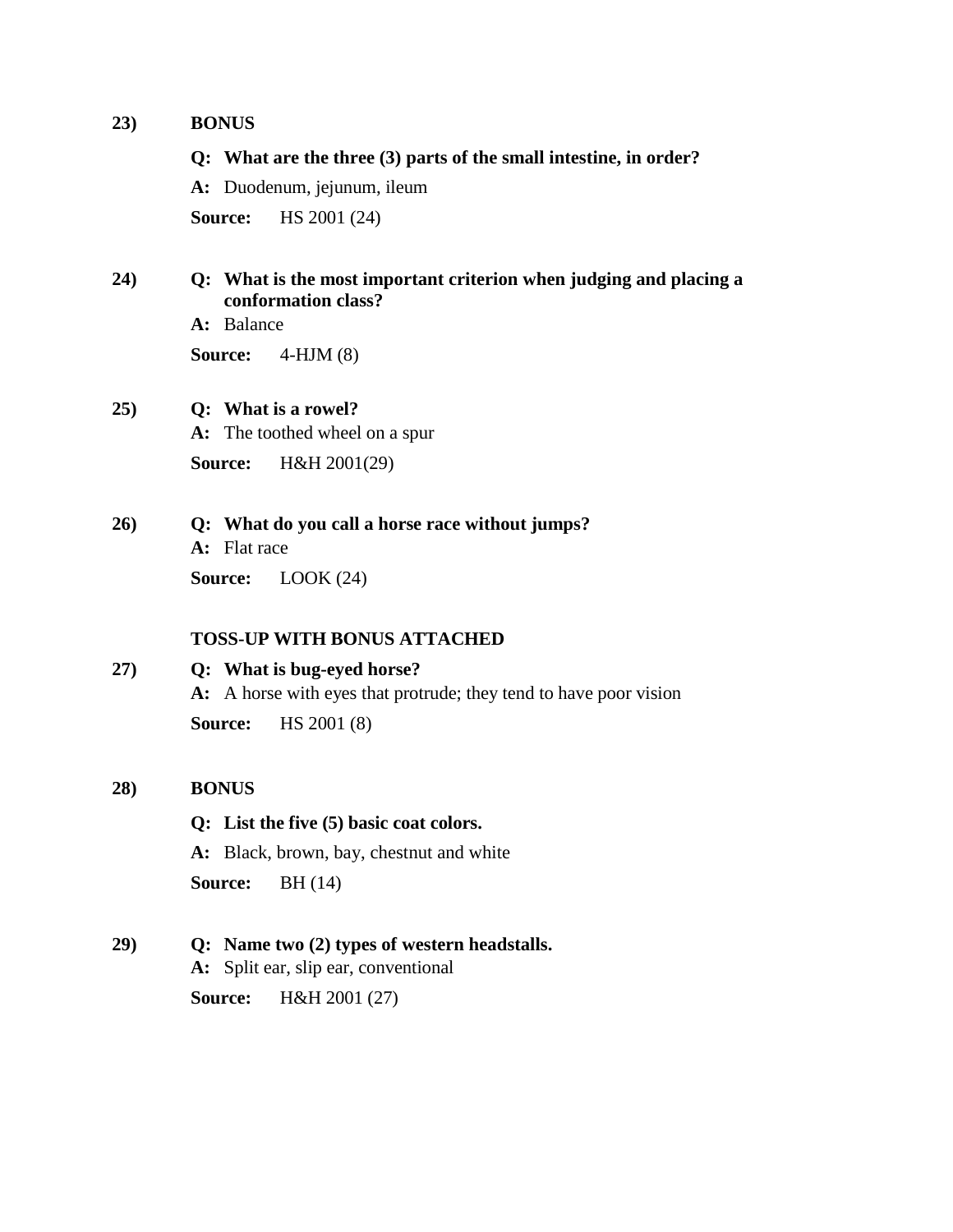**30) Q: What term refers to a new bone growth on the long pastern bone, short pastern bone or coffin bone? This growth generally causes lameness.**

**A:** Ringbone

**Source:** H&H 2001 (50)

**31) Q: What term describes tying a horse on both sides of its halter, typically in an washpit or barn aisle?**

**A:** Cross-tied

**Source:** LOOK (17)

**32) Q: What breed carries the genetic disorder Lethal White Foal Syndrome? A:** Paint or pinto horses

**Source:** EqSci (98)

## **END OF ROUND TWO**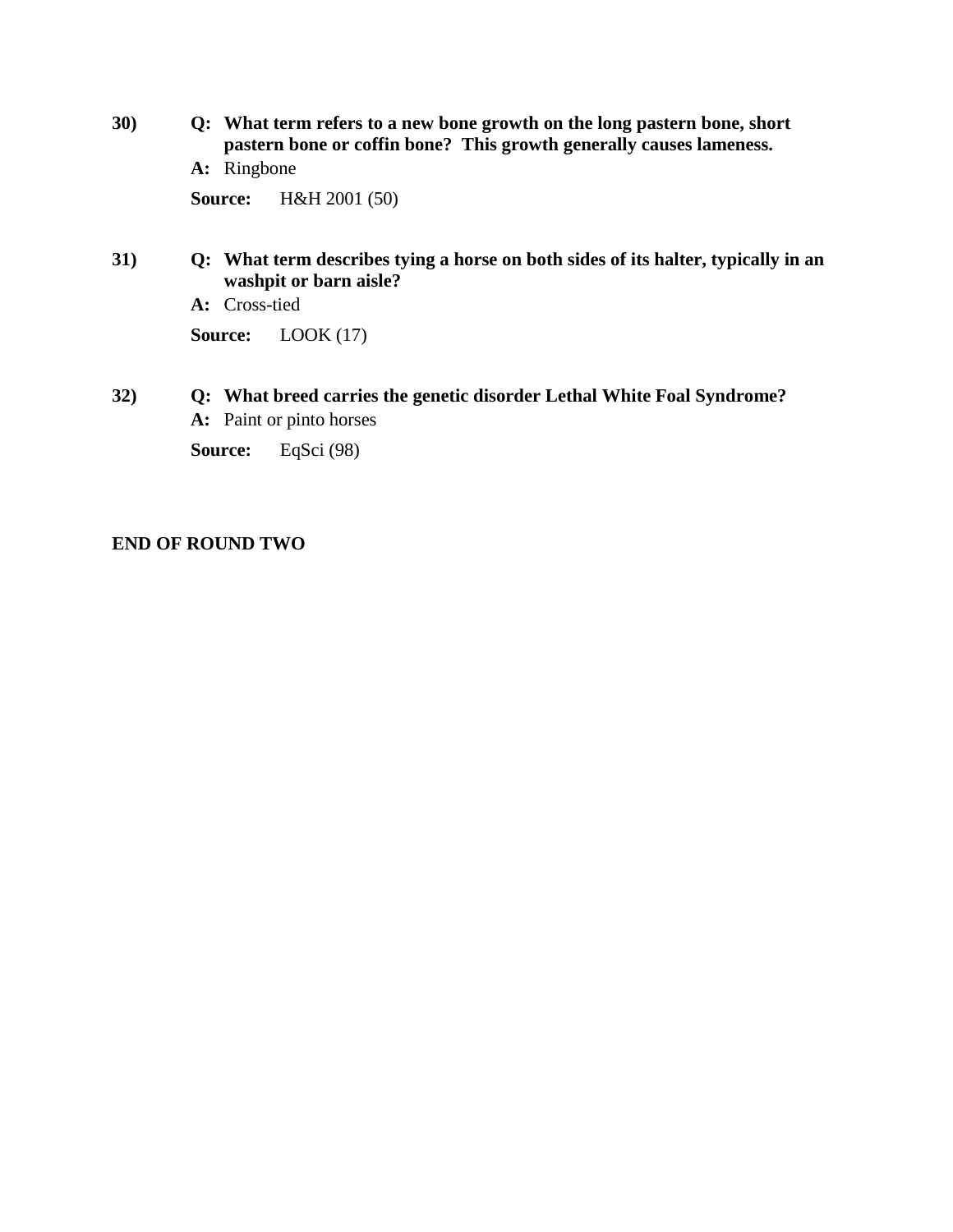# **2013 District Horse Bowl Contest Junior Division Round Three**

| 1)               | Q: Fill in the blank. ___________ protect the back of the rear fetlocks from<br>abrasion during sliding stops.                                  |  |  |  |
|------------------|-------------------------------------------------------------------------------------------------------------------------------------------------|--|--|--|
|                  | A: Skid boots                                                                                                                                   |  |  |  |
|                  | Source:<br>H&H 2001 (34)                                                                                                                        |  |  |  |
| 2)               | Q: What is another name for the horse's chestnuts?<br>A: Nighteyes                                                                              |  |  |  |
|                  | H&H 2001 (8)<br>Source:                                                                                                                         |  |  |  |
| 3)               | Q: The name eohippus, or "dawn horse," is derived from what Greek word?<br>A: "Eos," which means dawn                                           |  |  |  |
|                  | HS 2001(5)<br>Source:                                                                                                                           |  |  |  |
| $\boldsymbol{4}$ | Q: What is a mudder?<br>A: A horse that runs well on a track that is wet, sloppy or heavy                                                       |  |  |  |
|                  | LOOK(38)<br>Source:                                                                                                                             |  |  |  |
| 5)               | Q: How can a splay-footed or pigeon-toed horse be corrected through hoof<br>trimming?                                                           |  |  |  |
|                  | A: Splayed feet can be corrected by trimming the outer half of the hoof, pigeon toes<br>can be corrected by trimming the inner half of the hoof |  |  |  |
|                  | H&H 2001 (38)<br>Source:                                                                                                                        |  |  |  |
| 6)               | Q: What set of rules are followed when judging 4-H Western Riding classes?<br>A: AQHA                                                           |  |  |  |
|                  | Source:<br>4HR&R (48)                                                                                                                           |  |  |  |
| 7)               | Q: What three (3) areas would you trim with clippers to prepare your horse for<br>a show?                                                       |  |  |  |
|                  | A: Face, fetlocks, legs, ears, muzzle                                                                                                           |  |  |  |
|                  | Source:<br>H&H 2001 (27)                                                                                                                        |  |  |  |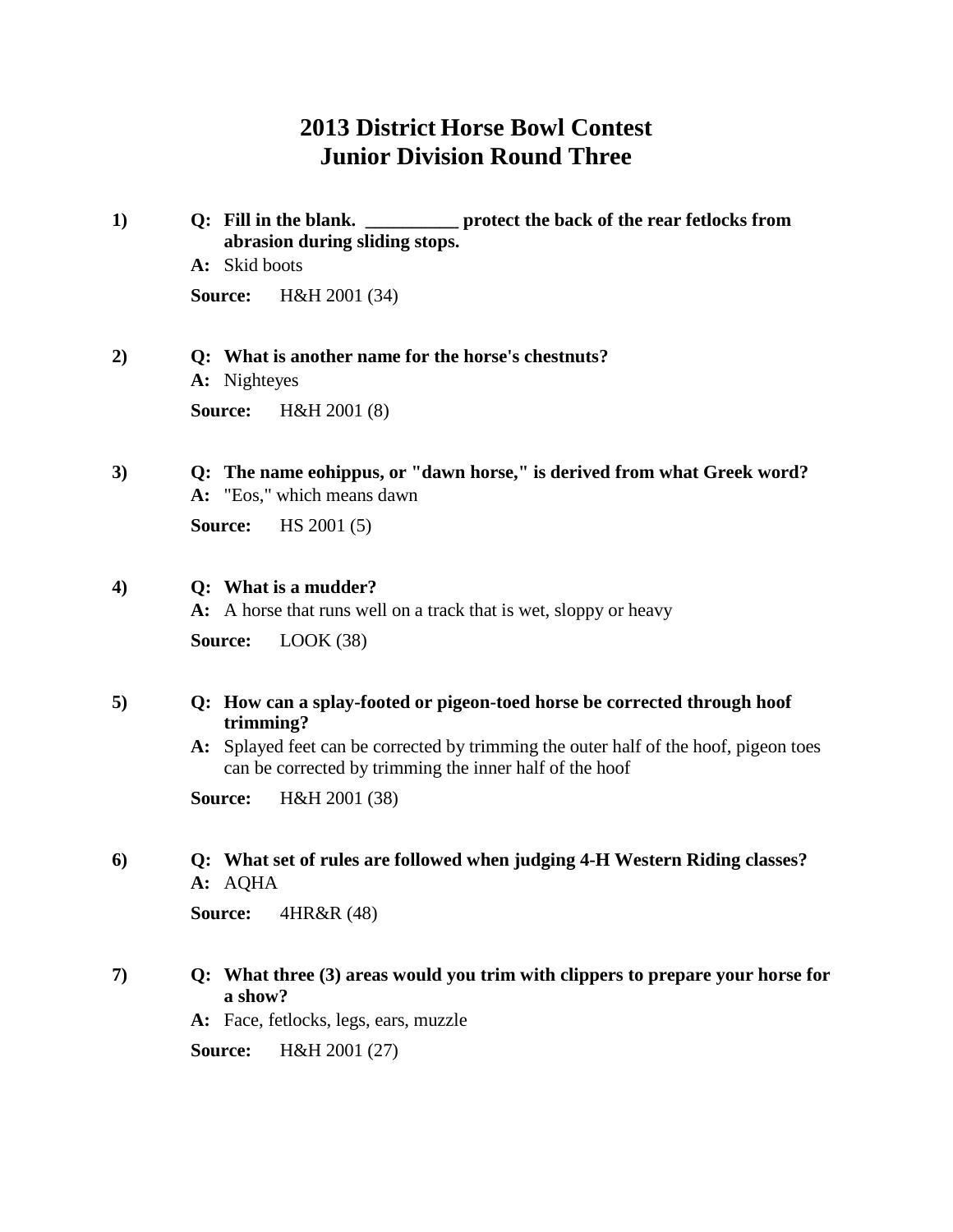- **8) Q: Define "cast."**
	- **A:** The horse has fallen or laid down close to the wall and cannot get up without assistance

**Source:** BYOV (19)

**9) Q: Define "parturition."**

**A:** The process of delivering a foal

**Source:** LOOK (42)

**10) Q: What gait is being described: a slow, deliberate two (2) beat gait without forward motion?**

**A:** The back

**Source:** EqSci (79)

**11) Q: What is the term for a horse who holds its head too high and noses out? A:** Stargazer

**Source:** H&H 2001 (9)

#### **12) Q: What must a horse do to see faraway objects?**

**A:** Lower its head **Source:** BH (8)

## **13) Q: What is another name for the cecum?**

**A:** Blind gut or fermentation vat

**Source:** HS 2001 (25)

- **14) Q: What are two (2) quick tests a horse owner can perform to check for dehydration?**
	- **A:** A skin pinch test, and check the gums for moistness or tackyness or check capillary refill time (CRT)

**Source:** EqSci (164)

- **15) Q: What term describes a horse who, when moving, has heavy contact with the ground instead of a desired light, springy movement?**
	- **A:** Pounding
	- **Source:** H&H 2001 (13)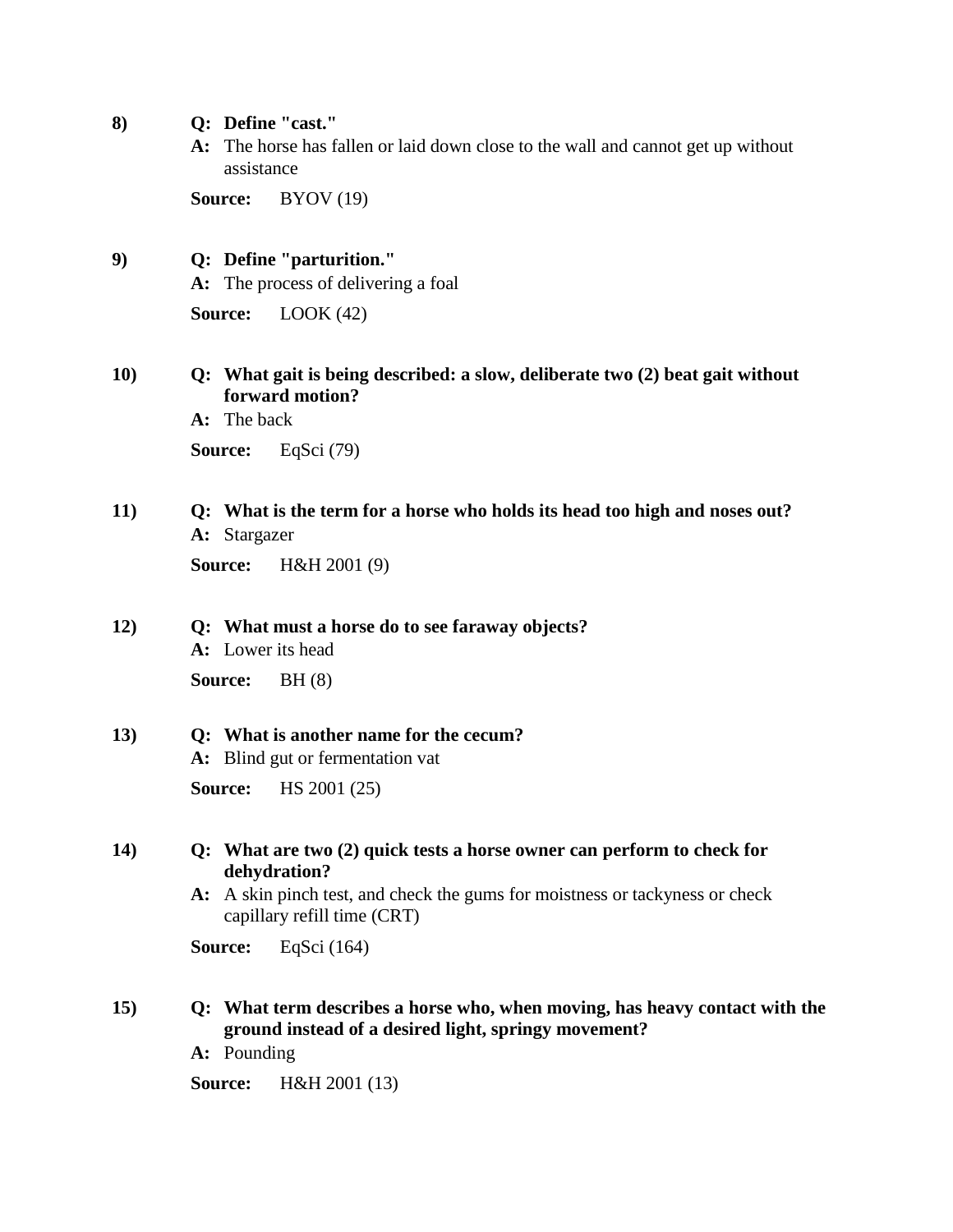**16) Q: What is a mule?**

**A:** The offspring that results from crossing a male donkey and a female horse **Source:** EqSci (21)

## **17) Q: What nutrient acts as both a lubricant and regulator of body heat? A:** Water

**Source:** HS 2001 (28)

## **TOSS-UP WITH BONUS ATTACHED**

**18) Q: Which of merychippus' three (3) toes touched the ground?**

**A:** The middle toe

**Source:** EqSci (9-10)

## **19) BONUS**

- **Q: Name three (3) theories as to why the horse disappeared from the North American continent during the ice age.**
- **A:** Sudden climate change, disease or parasite epidemic, competition for food, or failure to adapt to the environment

**Source:** EqSci (8)

## **20) Q: What is the name for the mechanical process of chewing?**

**A:** Mastication

**Source:** EqSci (107)

- **21) Q: The Galvayne's Groove appears on the upper corner incisor at approximately what age?**
	- **A:** Ten (10) years of age

**Source:** HS 2001 (17)

## **TOSS-UP WITH BONUS ATTACHED**

## **22) Q: Describe a "roaning" coat color. A:** A coat with white hairs individually scattered among intermixed base coat **Source:** EqSci (45)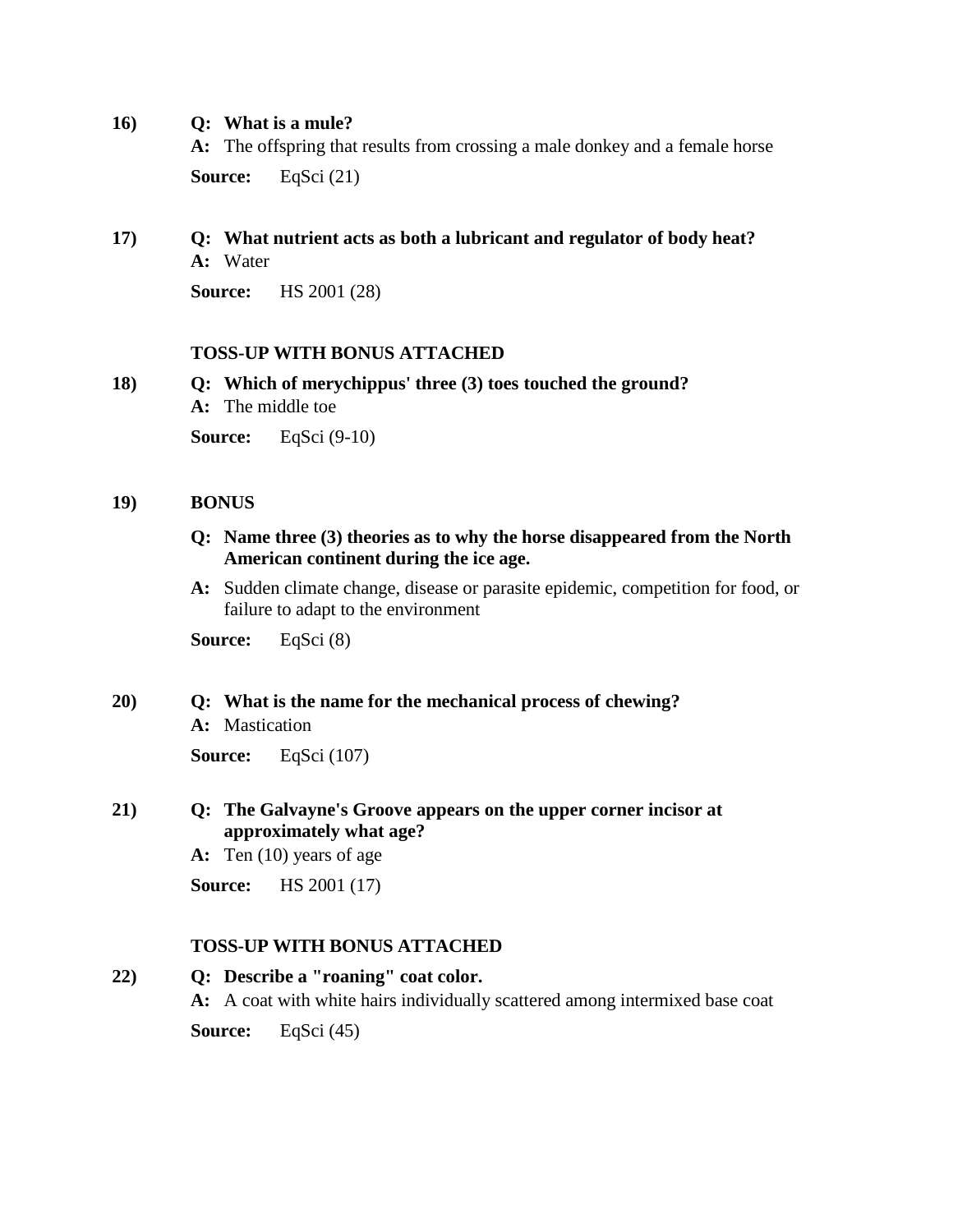### **23) BONUS**

**Q: In addition to the five (5) basic coat colors, there are five (5) additional coat color variations. What are they?**

**A:** Dun (buckskin), grey, palomino, pinto (paint) and roan

**Source:** H&H 2001 (7)

## **24) Q: If a horse is fifteen (15) hands, how tall is it in inches?**

**A:** Sixty (60) inches

**Source:** BH (59)

# **25) Q: Approximately how long ago did the first true horse appear? A:** One (1) million years ago

**Source:** EqSci (6)

## **26) Q: When discussing coat colors, what are referred to as the "points" of the horse?**

**A:** Mane, tail, lower legs and tips of the ears

**Source:** EqSci (36)

## **TOSS-UP WITH BONUS ATTACHED**

- **27) Q: What driving aid is approximately four (4) to five (5) feet in length, made of rawhide and has silk lashes at the tip?**
	- **A:** Driving whip

**Source:** LOOK (20)

## **28) BONUS**

## **Q: Name four (4) breeds of horse that have originated in the United States**

**A:** American Albino, American Saddlebred, Appaloosa, Missouri Fox Trotter, Morgan, Palomino, Pinto, Quarter Horse, Standardbred and Tennessee Walking Horse

**Source:** H&H 2001 (3-5)

## **29) Q: What piece of equipment is used to listen to the sounds of the internal organs?**

**A:** Stethoscope

**Source:** BYOV (12)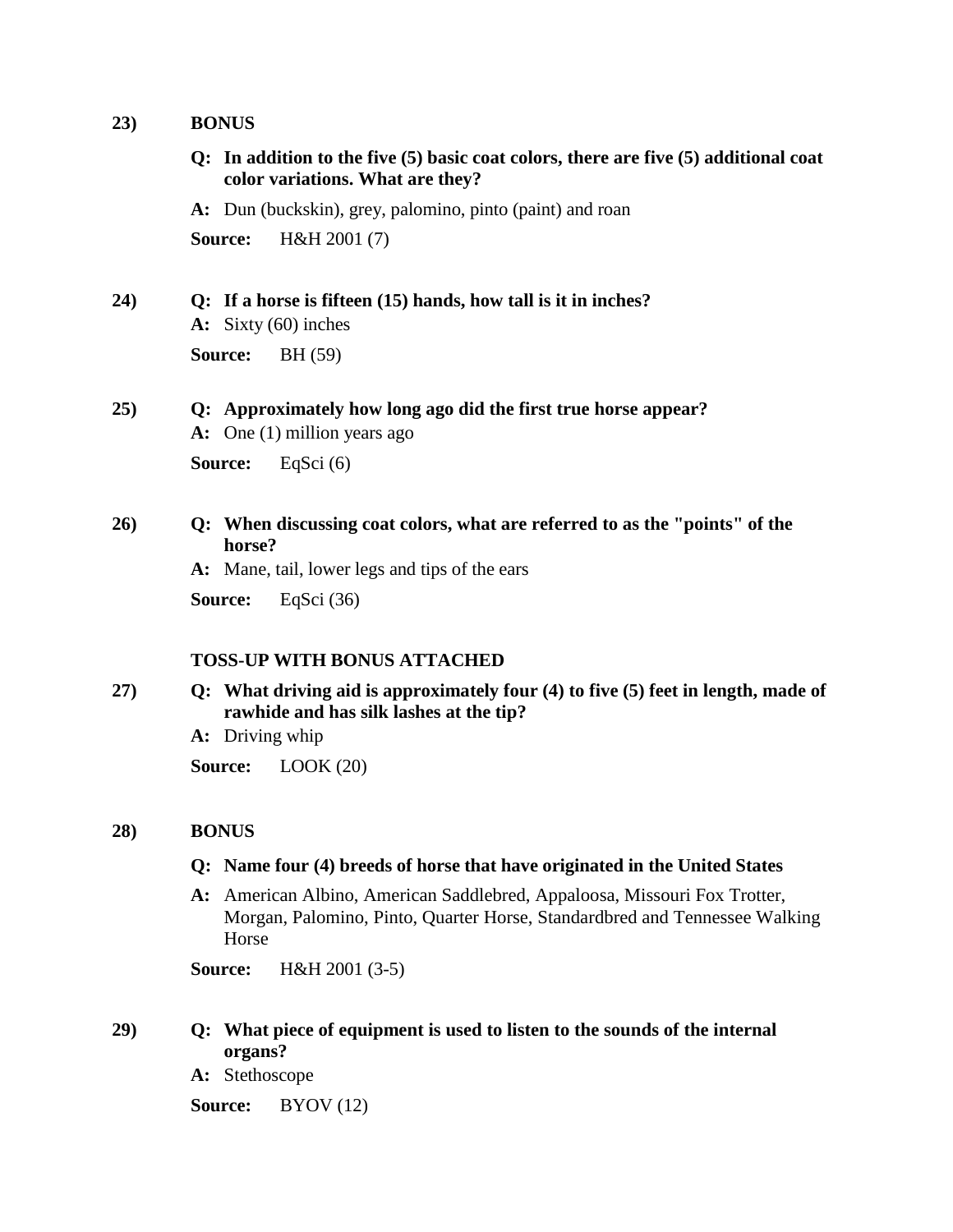**30) Q: What is the period of time in which a mare will be receptive to breeding? A:** Estrus

**Source:** BYOV (61)

## **31) Q: How high should the quick release knot be tied? A:** At least as high as the horse's withers

**Source:** BH (23)

## **32) Q: What is impulsion?**

**A:** How much drive or power a horse exhibits from its hindquarters

**Source:** 4-HJM (12)

## **END OF ROUND THREE**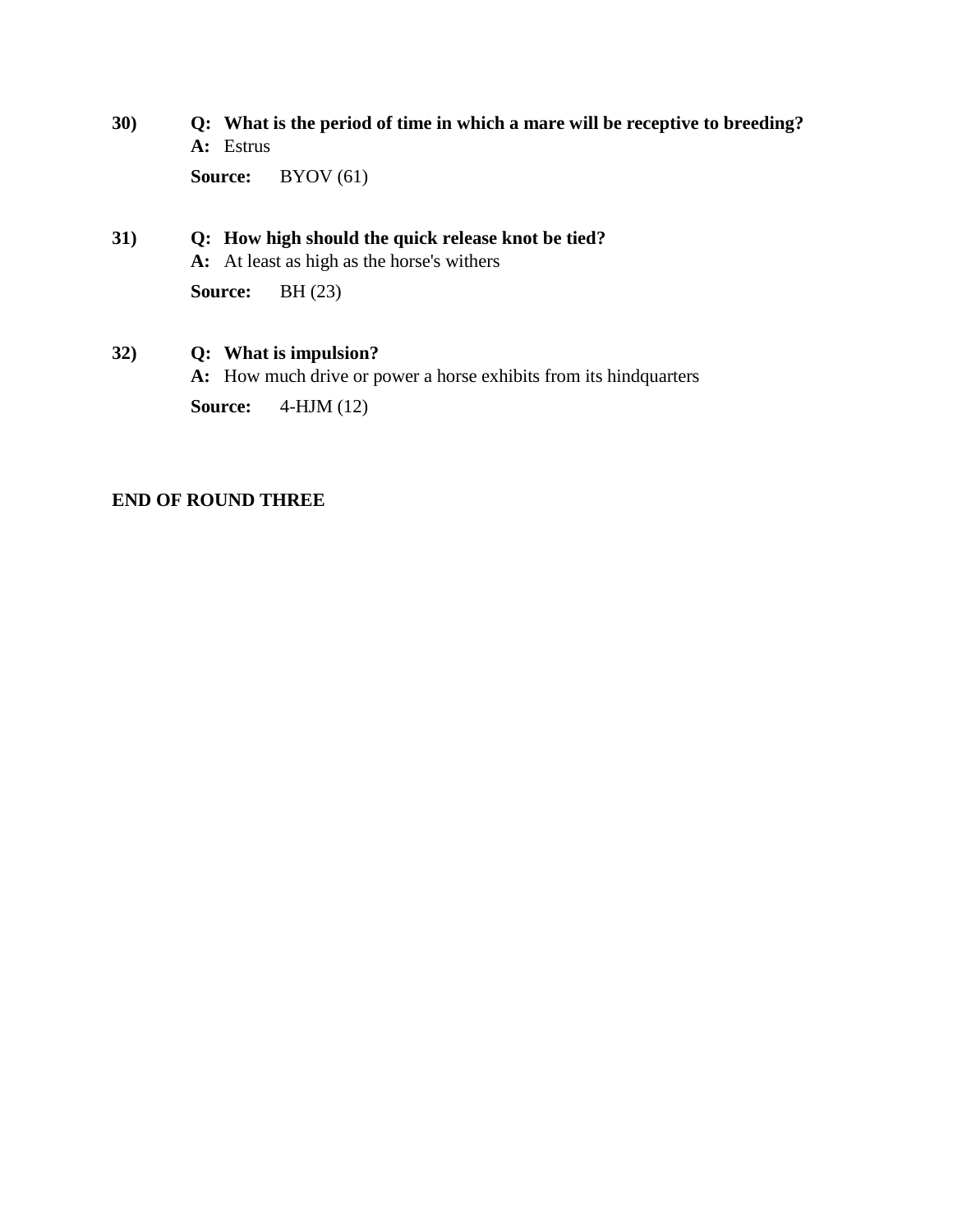## **2013 District Horse Bowl Contest Junior Division Round Four**

- **1) Q: DNA is composed of different amino acids and proteins arranged in two (2) thread like strands that are twisted together like a coil. What is this coil like structure called?**
	- **A:** Double helix

**Source:** EqSci (87)

## **2) Q: Name the three (3) breeds that can have a white coat color.**

**A:** Arabians, Thoroughbreds, Tennessee Walking Horses

**Source:** EqSci (45)

- **3) Q: Define "serviceably sound."**
	- **A:** Serviceably sound means a horse may have a structural problem or deviation, but it may have only a limited affect on the animal's ability to perform.

**Source:** 4-HJM (9)

## **4) Q: What is a "hoof level" used for?**

**A:** To determine the angle of a hoof **Source:** H&H 2001 (41)

## **5) Q: What does a strong digital pulse in a foot detect?**

**A:** An injury to the foot or leg/laminitis/bruise/abscess **Source:** EqSci (161)

## **6) Q: A mature stallion can be bred how often?**

**A:** Two (2) times per day

**Source:** BYOV (71)

## **7) Q: Define "Jaquima."**

**A:** Spanish bridle or hackamore

**Source:** H&H 2001 (29)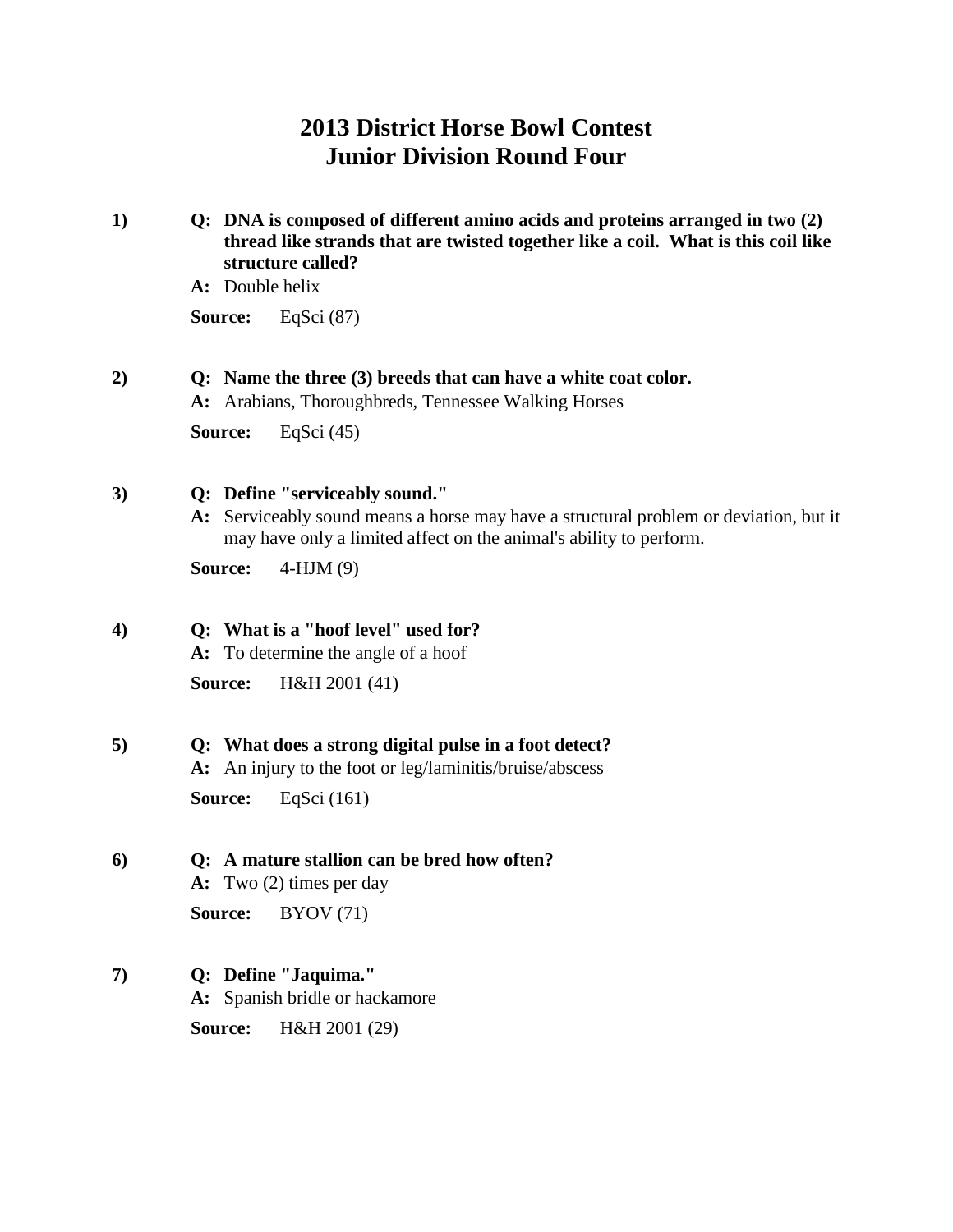- **8) Q: When judging, the length of neck plays an important role in what? A:** Length of stride **Source:** HS 2001 (9)
- **9) Q: What is the total length of the horse's large intestine in feet? A:** Twenty-five (25) feet

**Source:** HS 2001 (15)

- **10) Q: What is the common name for Distemper in horses? A:** Strangles **Source:** BYOV (241)
- **11) Q: What does the term "non-contagious" mean?**

**A:** A disease that is unable to be spread from one animal to another

**Source:** EqSci (167)

- **12) Q: Which overo pattern has extensive white on the head and legs, a speckled or flecked coat pattern and jagged edges around the spots?**
	- **A:** Sabino

**Source:** EqSci (49)

**13) Q: Most unsoundness associated with the feet and legs are caused by what? A:** Injury or excess stress and strain

**Source:** HS 2001 (13)

## **14) Q: Name three (3) breeds affected by Neonatal Isoerythrolysis.**

**A:** Arabian, Thoroughbred, Quarter Horse, Morgan, Warmblood, pony breeds, and Miniatures Horses

**Source:** EqSci (102)

## **15) Q: What is the volume of the stomach?**

**A:** 8 to 17 quarts or 2 to 4 gallons

**Source:** EqSci (110)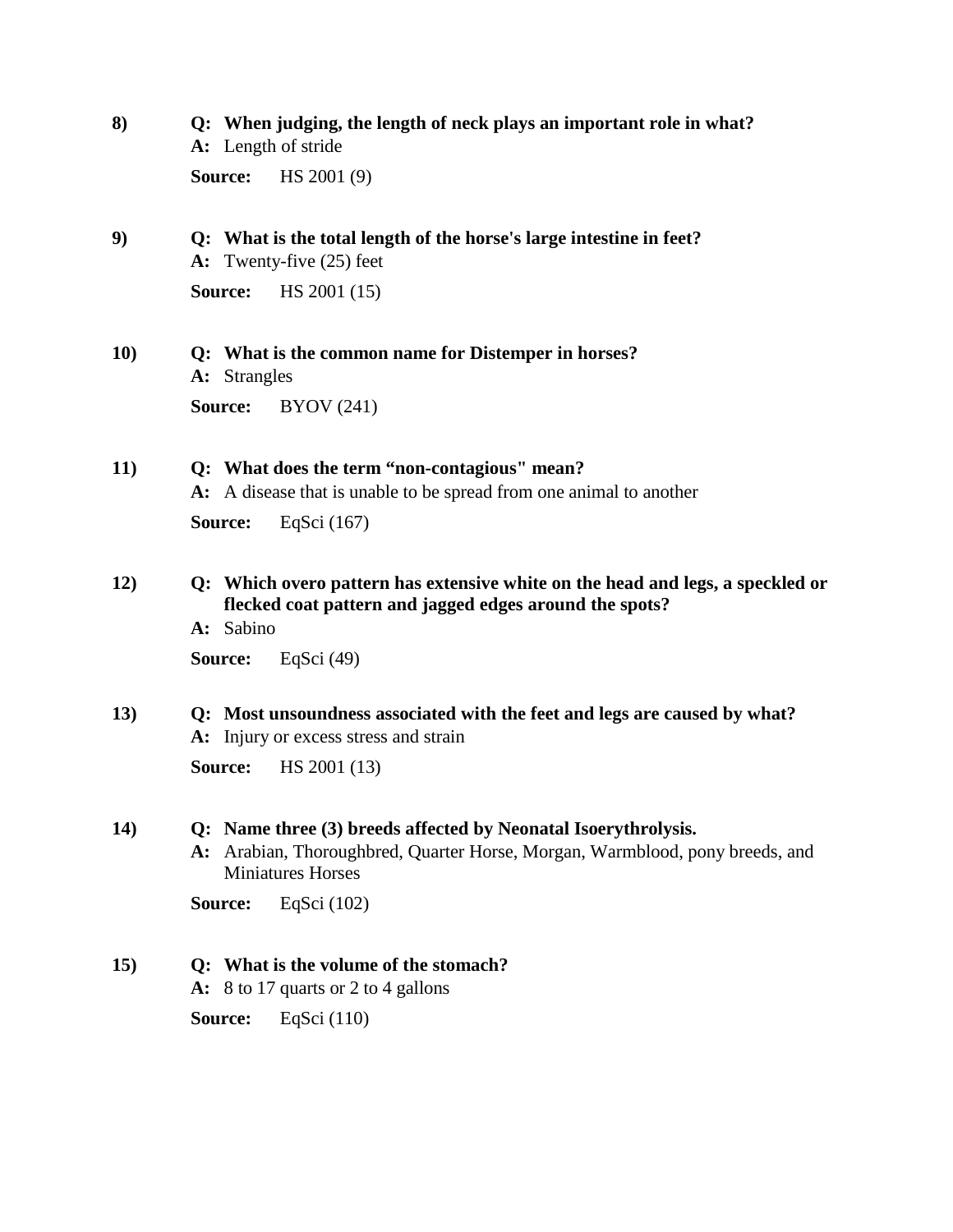**16) Q: How far apart, in feet, are the poles set in the stake race? A:** 80 feet

**Source:** 4HR&R (66)

**17) Q: Pacing is most commonly seen in what breed? A:** Standardbred

**Source:** EqSci (79)

## **TOSS-UP WITH BONUS ATTACHED**

**18) Q: What is the major site of fiber digestion in the horse? A:** Cecum **Source:** EqSci (112)

### **19) BONUS**

## **Q: List three (3) characteristics of high quality hay.**

**A:** Color is green, leafy, no dust or mold, no foreign objects

**Source:** HS 2001 (38)

## **20) Q: Name the two (2) main sources of forages? A:** Dry forages (hay) and pastures (grass) **Source:** HS 2001 (37)

## **21) Q: What is another name for the third phalanax? A:** Coffin bone, pedal bone

**Source:** BYOV (120)

## **TOSS-UP WITH BONUS ATTACHED**

**22) Q: Name two (2) places where you can feel the horse's pulse. A:** Edge of the jawbone & behind the horse's left elbow

**Source:** BYOV (11,12)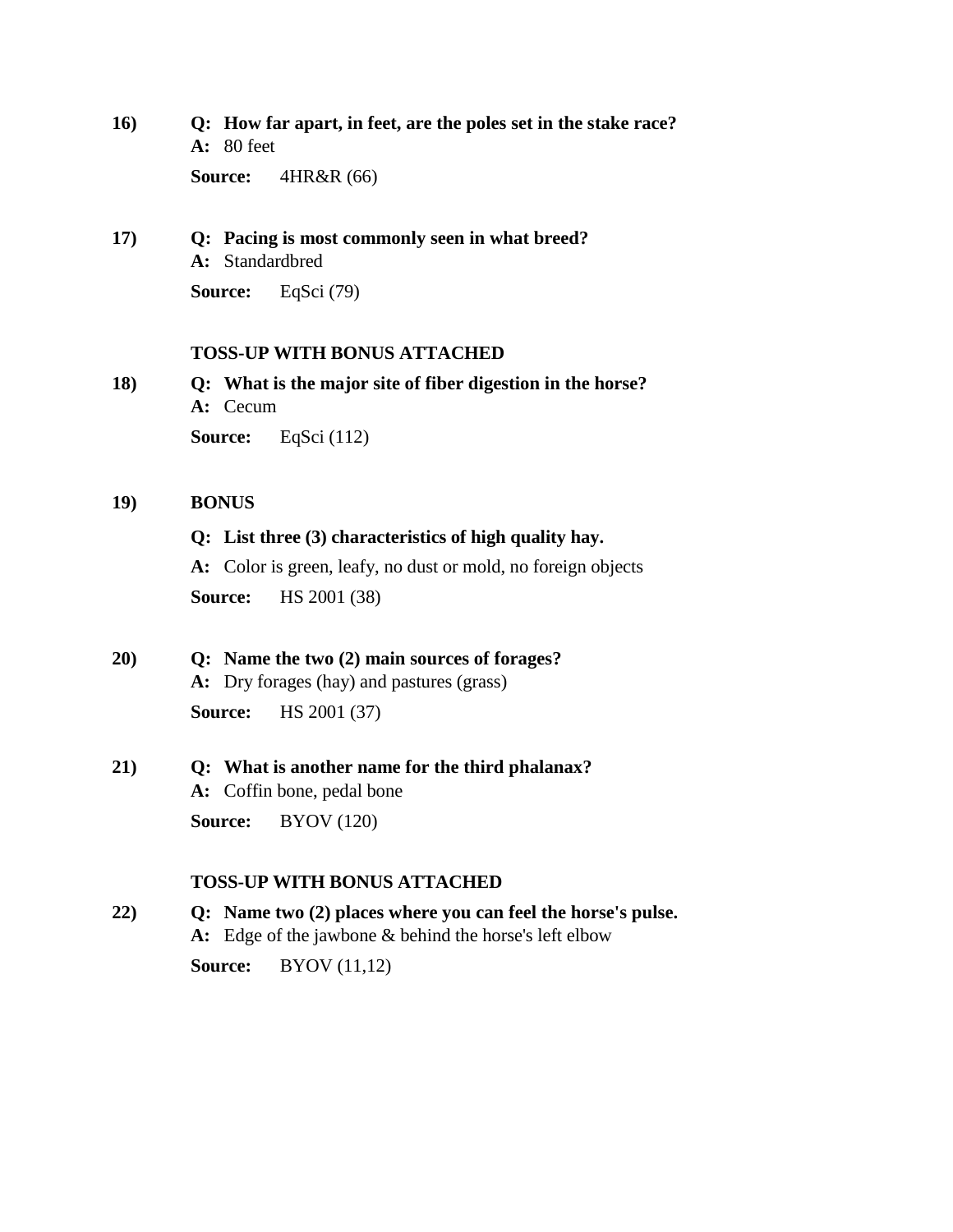### **23) BONUS**

### **Q: List three (3) congenital mouth defects.**

**A:** Cleft palate, undershot jaw (monkey mouth), overshot jaw (parrot mouth) **Source:** BYOV (257)

## **24) Q: Which pony breed association accepts ponies taller than 14.2 hh in their registry?**

**A:** Welsh Pony Breed Association

**Source:** EqSci (28)

## **25) Q: What is the average pulse of a foal at rest?**

**A:** 80 to 90 beats per minute

**Source:** EqSci (155)

## **26) Q: How is water drawn into the horse's mouth?**

**A:** Through suction from the tongue

**Source:** HS 2001 (23)

## **TOSS-UP WITH BONUS ATTACHED**

**27) Q: In what state did the American Saddlebred originate? A:** Kentucky **Source:** H&H 2001 (3)

## **28) BONUS**

### **Q: Name the four (4) major ways to estimate age of horses by appearance of their teeth.**

**A:** Occurrence of permanent teeth, disappearance of cups, angle of incidence, shape of the surface of the permanent teeth

**Source:** HS 2001 (15)

## **29) Q: Perimeter fences for horses should be a minimum height of how many inches?**

**A:** 60 inches

**Source:** BYOV (760)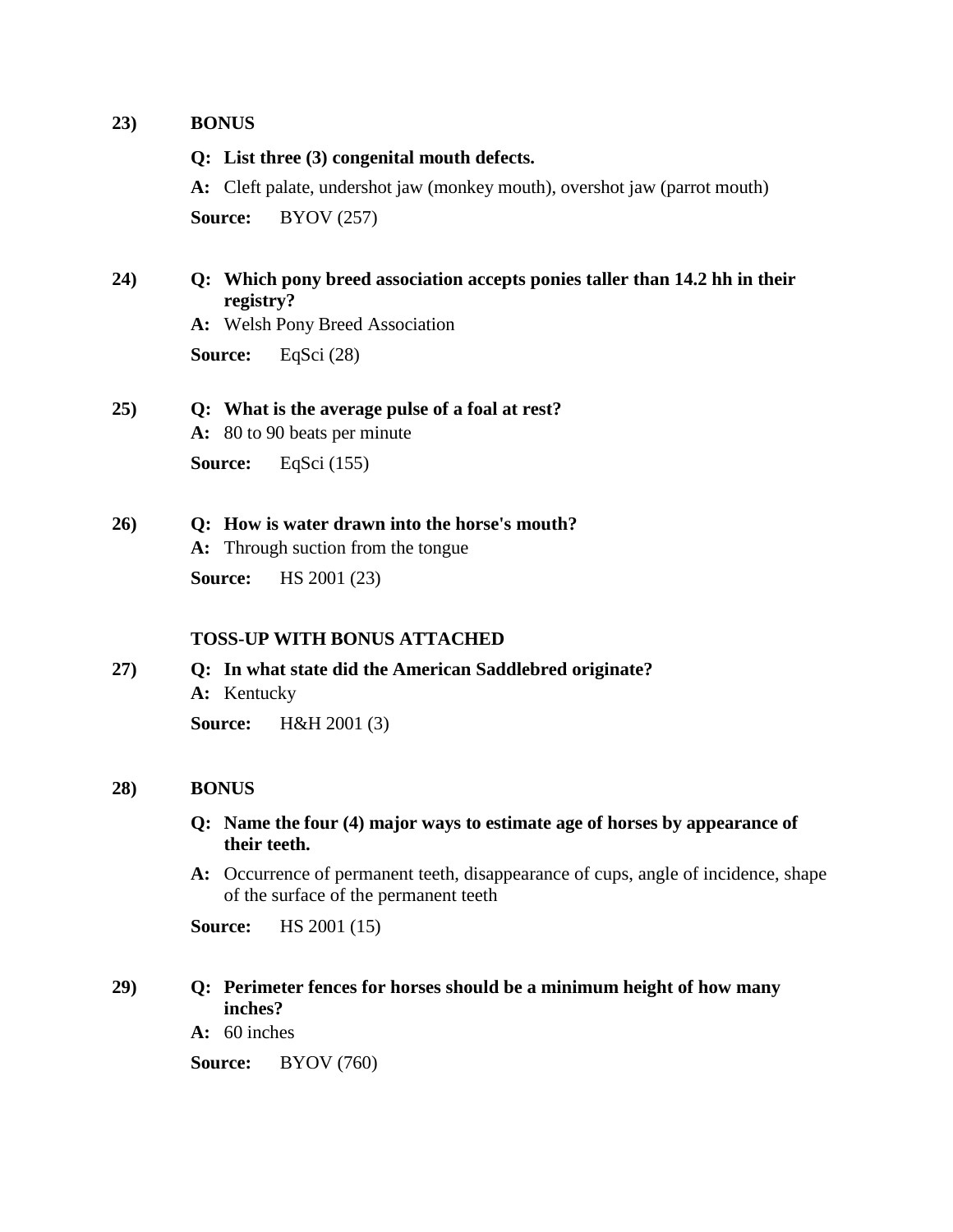**30) Q: What are the recommended hoof-to-ground angles for the front and the rear feet? A:** 45º front & 50º rear **Source:** H&H 2001 (56)

**31) Q: A thousand (1,000) pound horse will produce how many pounds of manure daily?**

**A:** 40-50 pounds

**Source:** EqSci (114)

- **32) Q: Approximately 65 to 75% of a horse's total body weight is made up of what basic nutrient?**
	- **A:** Water

**Source:** EqSci (115)

## **END OF ROUND FOUR**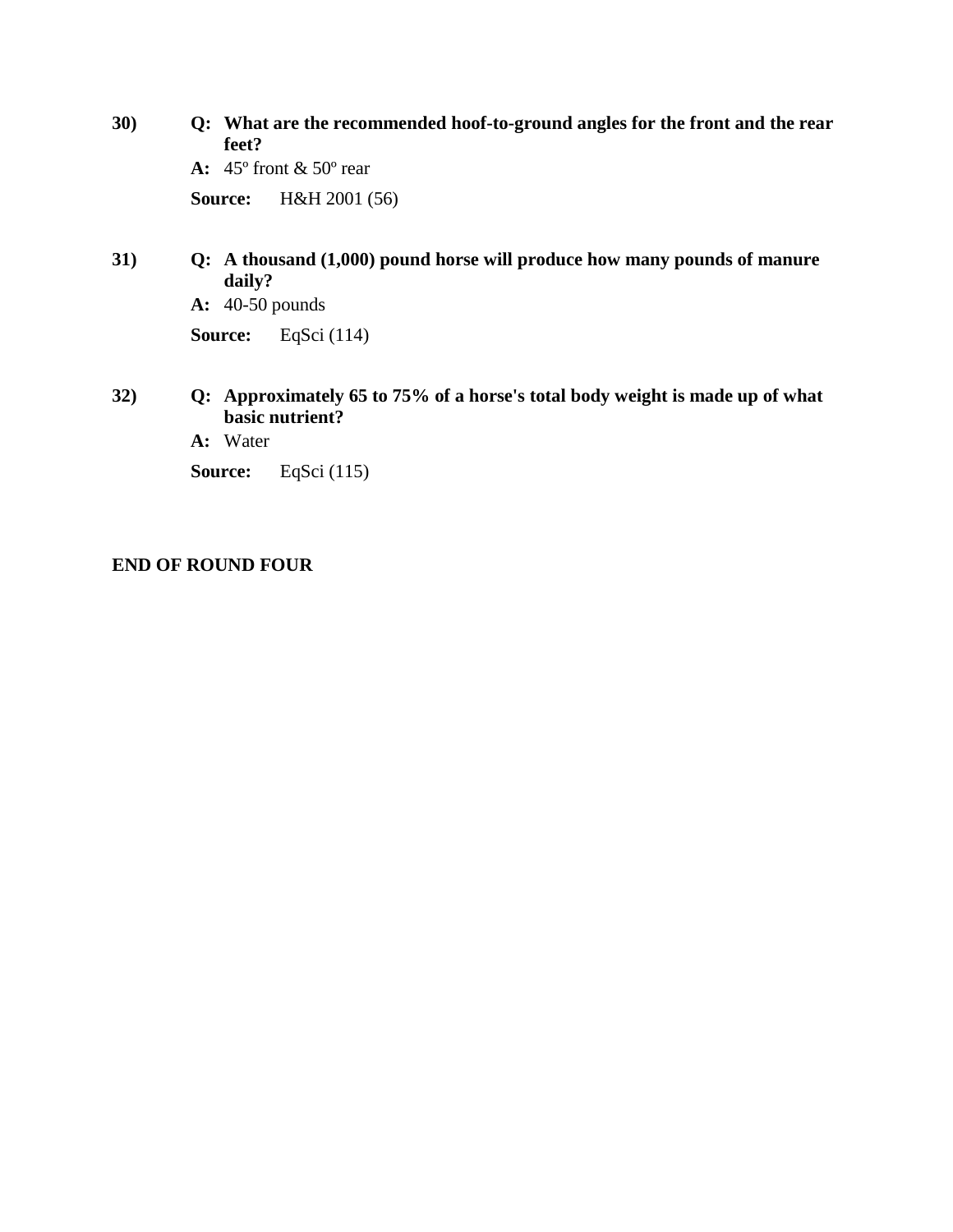## **2013 District Horse Bowl Contest Junior Division Round Five**

**1) Q: What was the original use of the horse by man? A:** A food source **Source:** EqSci (12) **2) Q: What term describes a horse with an eyeball that is clear or some shade between white and blue? A:** China-eyed, glass-eyed, cotton-eyed, or blue-eyed **Source:** BH (18) **3) Q: What protein is the chief component of hair? A:** Keratin **Source:** LOOK (34) **4) Q: What is a radiograph? A:** An x-ray **Source:** LOOK (46) **5) Q: When too much protein is fed, how is the excess discarded? A:** In the urine **Source:** HS 2001 (27) **6) Q: What does the bacterial fermentation of fiber produce? A:** Volatile fatty acids

**Source:** HS 2001 (30)

#### **7) Q: What is the function of the placenta?**

**A:** It carries nutrients and oxygen from the mare to the fetus and carries waste products from fetus to mare

**Source:** HS 2001 (25)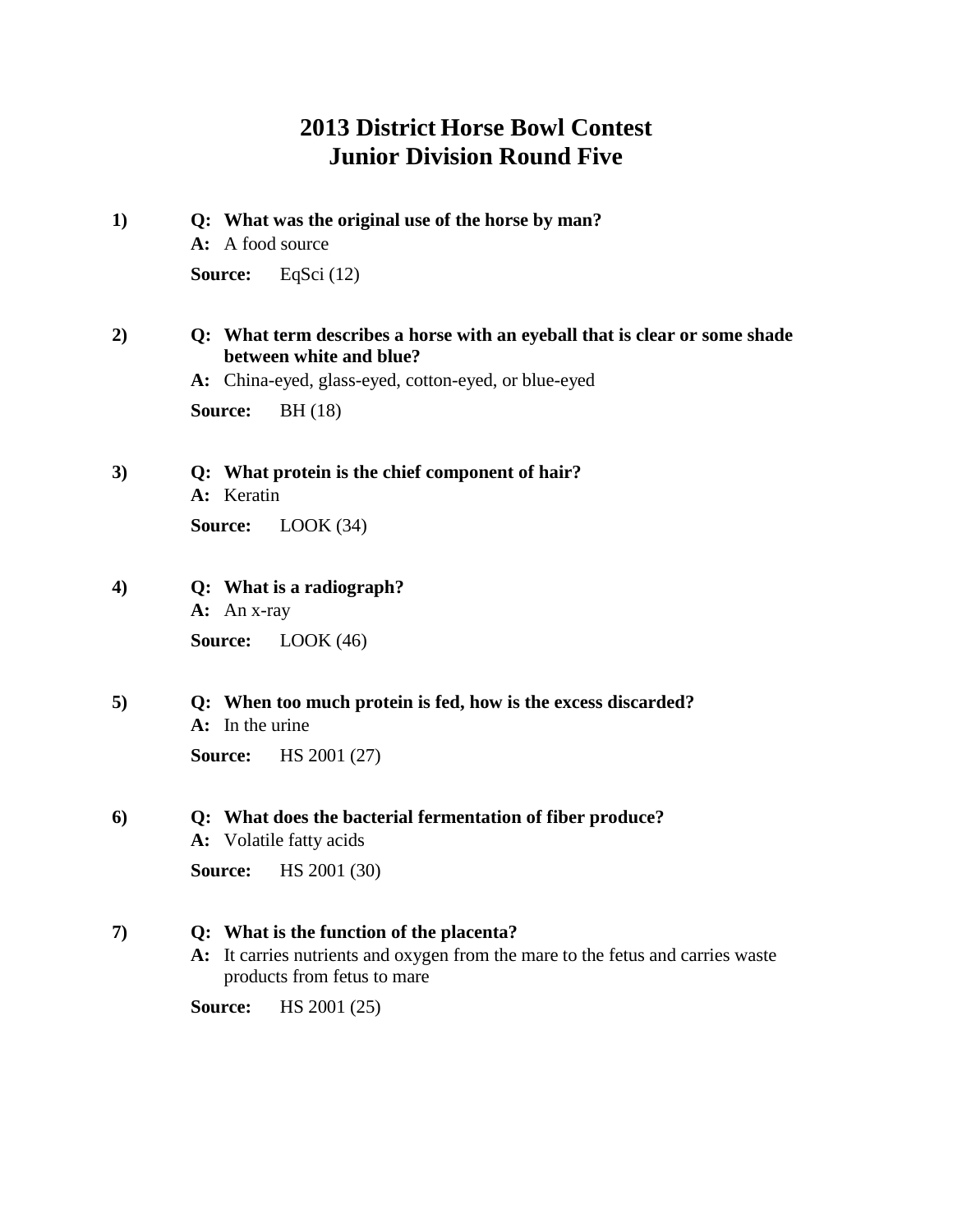**8) Q: When does foal heat occur?**

**A:** An average of nine (9) days after foaling- range from 4-18 days

**Source:** BYOV (61)

## **9) Q: What is the aorta?**

**A:** The major artery that carries blood away from the heart

**Source:** LOOK (4)

- **10) Q: Who rescued the Lippizan horses during the second World War? A:** General Paton, US Army **Source:** H&H 2001 (106)
- **11) Q: What disease may caused by a tumor on the pituitary gland? A:** Cushings Disease **Source:** EqSci (181)

**12) Q: What breed's association used genetic selection to eliminate Aniridia from their breed by not allowing affected animals to be used as breeding stock?**

**A:** Belgians

**Source:** EqSci (100)

**13) Q: The microorganism that causes tetanus is commonly found where? A:** In the soil

**Source:** LOOK (56)

- **14) Q: How do you determine the effectiveness of your deworming program? A:** Have your veterinarian conduct a fecal egg count **Source:** HS 2001 (59)
- **15) Q: What is the maximum height of a Shetland Pony in inches? A:** 46 inches

**Source:** H&H 2001 (5)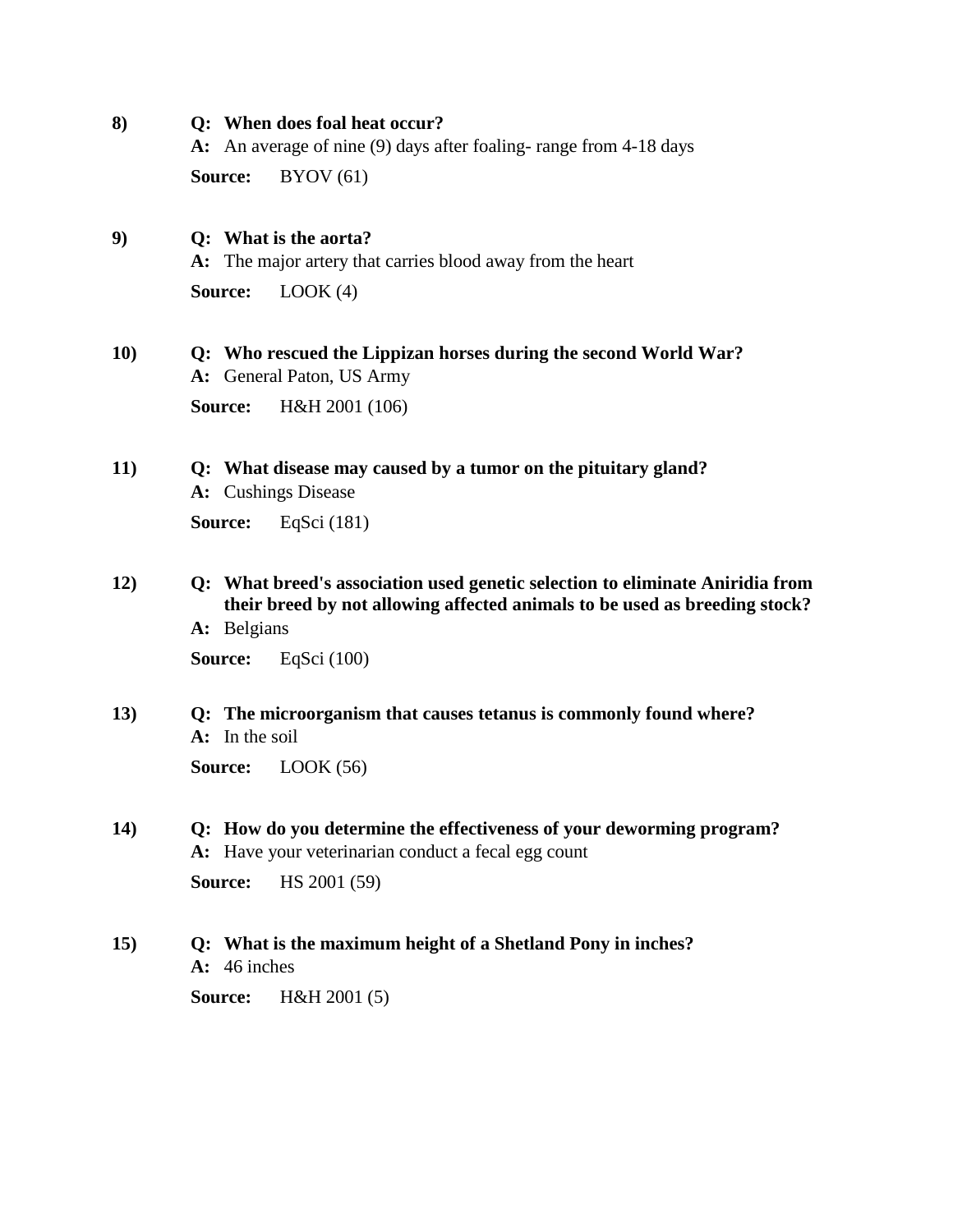## **16) Q: What is the funnel-like membrane that surounds the ovary?**

**A:** Infundibulum

**Source:** HS 2001 (16)

## **17) Q: Define a "sex-linked" genetic disorder.**

**A:** A genetic disorder that is carried on a sex chromosome

**Source:** EqSci (99)

## **TOSS-UP WITH BONUS ATTACHED**

- **18) Q: What coat color patterns are described as "white on black" and "white on any color other then black?"**
	- **A:** Piebald and Skewbald

**Source:** EqSci (47)

## **19) BONUS**

- **Q: In horses with a leopard white spotting coat pattern there are several named sub-patterns. Name four (4) of these sub-patterns.**
- **A:** Mottled, frost, snowflake, varnish roan, speckled, blanket, leopard, few-spot leopard

**Source:** EqSci (51)

# **20) Q: How many total incisors, premolars, and molars do all adult horse's have? A:** 36 (12 incisors, 12 premolars, 12 molars)

**Source:** EqSci (215)

## **21) Q: What is anaphylactic shock?**

**A:** An acute, powerful allergic reaction; may follow an injection or medication **Source:** BYOV (187)

## **TOSS-UP WITH BONUS ATTACHED**

# **22) Q: What is the Cleveland Bay's place of origin and what is its color? A:** England and it is always a solid bay with black legs

**Source:** H&H 2001 (3)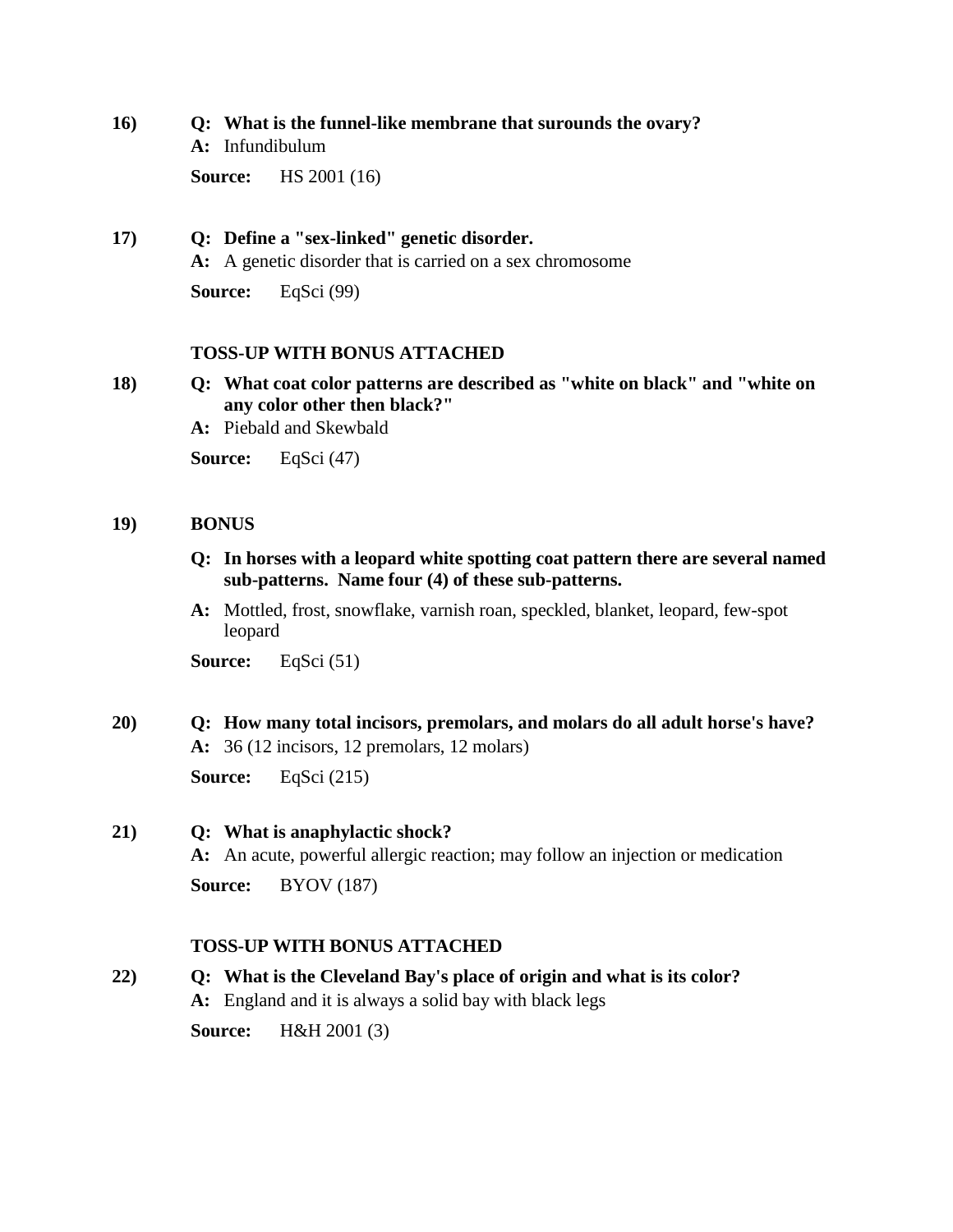## **23) BONUS**

### **Q: List three (3) characteristics of high quality hay.**

**A:** Color is green, leafy, no dust or mold, no foreign objects **Source:** HS 2001 (38)

## **24) Q: Sheared heels are a result of what?**

**A:** Overuse of one (1) heel compared to the other heel on the same foot **Source:** BYOV (127)

## **25) Q: Which part of the horse has no bone structure for support, making it the weakest part of the topline?**

**A:** Loin

**Source:** HS 2001 (10)

## **26) Q: What is the term for meadow hay or green straw used as horse feed? A:** Chaff

**Source:** LOOK (13)

## **TOSS-UP WITH BONUS ATTACHED**

## **27) Q: Name three (3) white color patterns of the horse? A:** Grulla, palomino, cremello, white, gray, roan

**Source:** EqSci (45)

## **28) BONUS**

- **Q: A hackamore is a bitless bridle that works by exerting pressure on three (3) specific areas of a horse's head. List these three (3) areas.**
- **A:** Underside of the jaw (chin), bridge of the nose and poll

**Source:** H&H 2001 (28)

## **29) Q: What do geneticists use to determine expected outcomes and the percentages of offspring for simple inheritance traits?**

**A:** Punnett Square

**Source:** EqSci (92)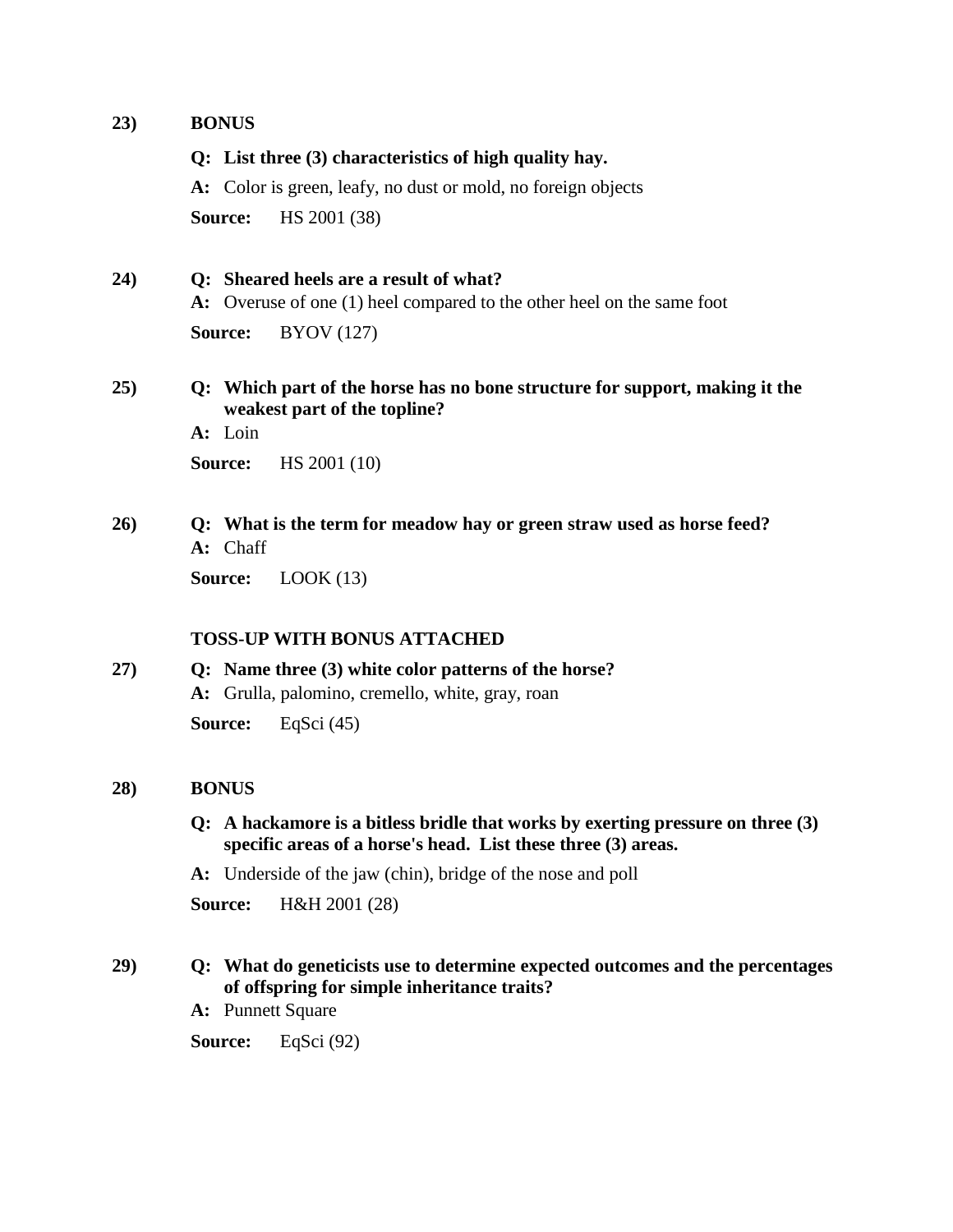- **30) Q: What is a sulky?**
	- **A:** A two-wheeled driving vehicle used for racing

**Source:** LOOK (54)

## **31) Q: What is the term for when a horse's baby teeth in the cheek area are not shed properly?**

**A:** Retained caps

**Source:** BYOV (257)

## **32) Q: At the State 4-H Horse Show, what is the penalty for knocking over a barrel during the barrel race?**

**A:** 5 seconds are added to the final time

**Source:** 4HR&R (64)

## **END OF ROUND FIVE**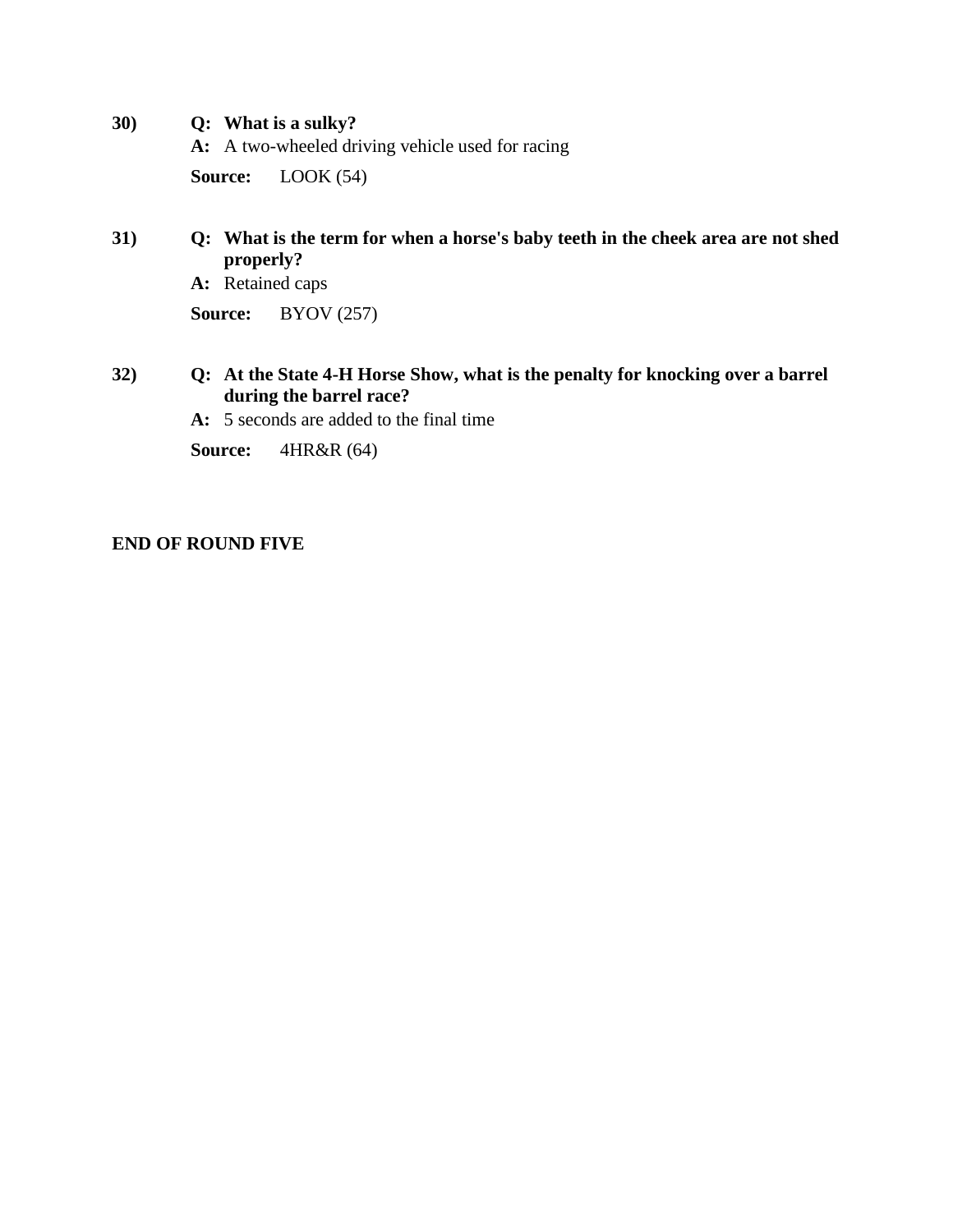## **2013 District Horse Bowl Contest Junior Division Round Six**

**1) Q: Where are the chesnuts on a donkey located? A:** Inside front leg, below the knee, NOT on the back legs **Source:** EqSci (21)

## **2) Q: What is an embryo?**

**A:** An organism in the early stages of fetal development following fertilization **Source:** HS 2001 (56)

## **3) Q: A highly contagious disease in horses that causes swelling of the legs and, in stallions, swelling of the scrotum, is called what?**

**A:** Equine Viral Arteritis

**Source:** LOOK (22)

### **4) Q: How many chromosomes does a zebra have?**

**A:** 32 to 46 chromosomes

**Source:** EqSci (89)

## **5) Q: Name three (3) characteristics of a cremello horse.**

**A:** Pink skin, blue eyes, basic coat color is cream. A cremello very palest coat color dilution that is not white.

**Source:** EqSci (43)

## **6) Q: When cantering, the last foot to hit the ground indicates what?**

**A:** What lead the horse is on

**Source:** EqSci (75)

## **7) Q: A dermatophyte is an organism that causes what skin condition?**

**A:** Ringworm or Dermatophytosis

**Source:** LOOK (18)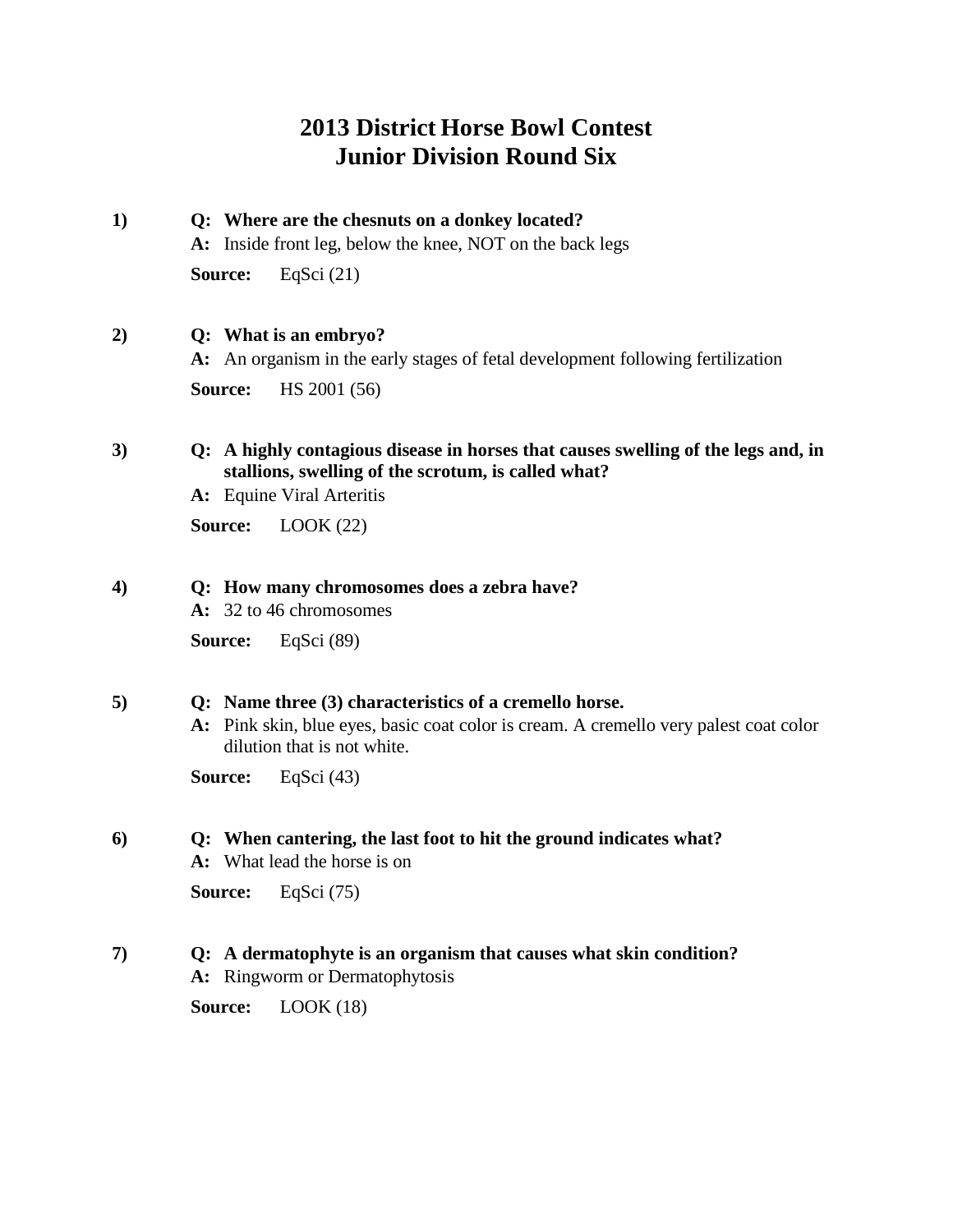**8) Q: How many toes did the prehorse have? A:** Five toes

**Source:** EqSci (11)

**9) Q: What is the master gland of the endocrine system?**

**A:** Pituitary Gland

**Source:** EqSci (213)

## **10) Q: What is fish meal and what is it used for?**

**A:** Made from fish & fish by products; protein supplement

**Source:** EqSci (121)

## **11) Q: What is meant by the term "good gaits"?**

**A:** A horse with smooth collected gaits that are easy for the rider to sit and that look good for an observer on the ground

**Source:** EqSci (69)

## **12) Q: What type of base of support does the horse have in the walk?**

**A:** Triangular

**Source:** EqSci (70)

## **13) Q: The testicle and epididymides of the stallion are located in the scrotum. Why is this important for sperm production?**

**A:** The scrotal temperature is several degrees cooler than that of the body cavity. This is necessary for normal development of sperm

**Source:** HS 2001 (22)

## **14) Q: Give the number of chromosome pairs for Equus caballus and Equus przewalskii.**

**A:** Equus caballus has 32 chromosome pairs and Equus przewalskii has 33 chromosome pairs

**Source:** EqSci (88)

## **15) Q: Gross energy is expressed as the sum of what?**

**A:** Digestible energy, metabolizable energy and net energy

**Source:** EqSci (149)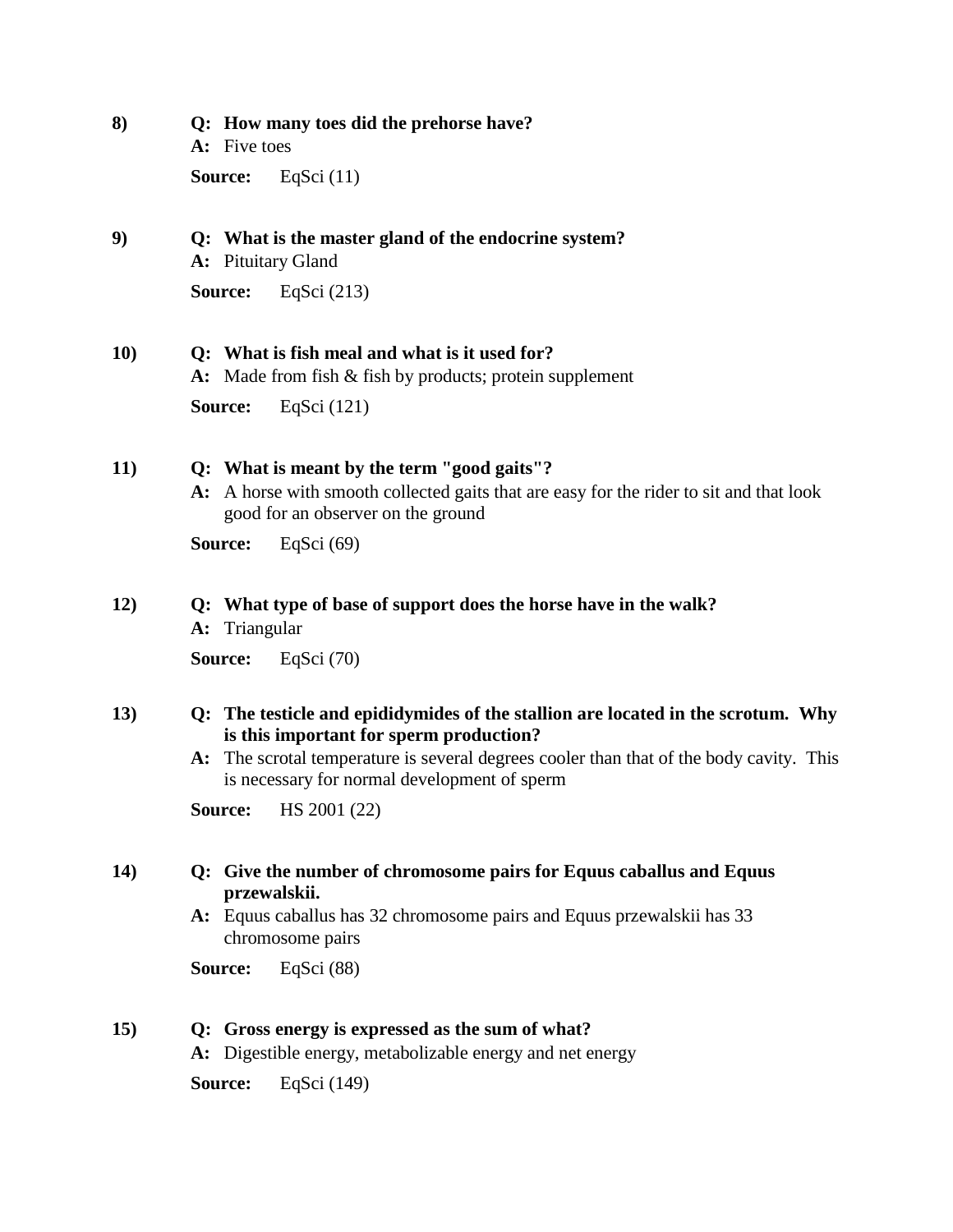**16) Q: What is a symptom of a vitamin K deficiency?**

**A:** Nosebleeds and hematomas

**Source:** EqSci (125)

**17) Q: Where is the esophagus located? A:** On the left side of the neck **Source:** HS 2001 (28)

## **TOSS-UP WITH BONUS ATTACHED**

**18) Q: What is one (1) disease caused by a rickettsial infection? A:** Equine Ehrlichiosis or Potomac Horse Fever

**Source:** EqSci (175)

### **19) BONUS**

**Q: What are the three (3) types of organisms that can cause diarrhea in horses?**

**A:** Protozoal, mycotic, and viral

**Source:** BYOV (268)

## **20) Q: How long after an injury should cold therapy be used?**

**A:** The first 24 to 48 hours after injury

**Source:** BYOV (182)

## **21) Q: Horses belong to what scientific family? A:** Equidae

**Source:** EqSci (19)

## **TOSS-UP WITH BONUS ATTACHED**

**22) Q: "Bowed tendon" is a term used to describe the severe strain of what tendon? A:** Flexor

**Source:** BYOV (146)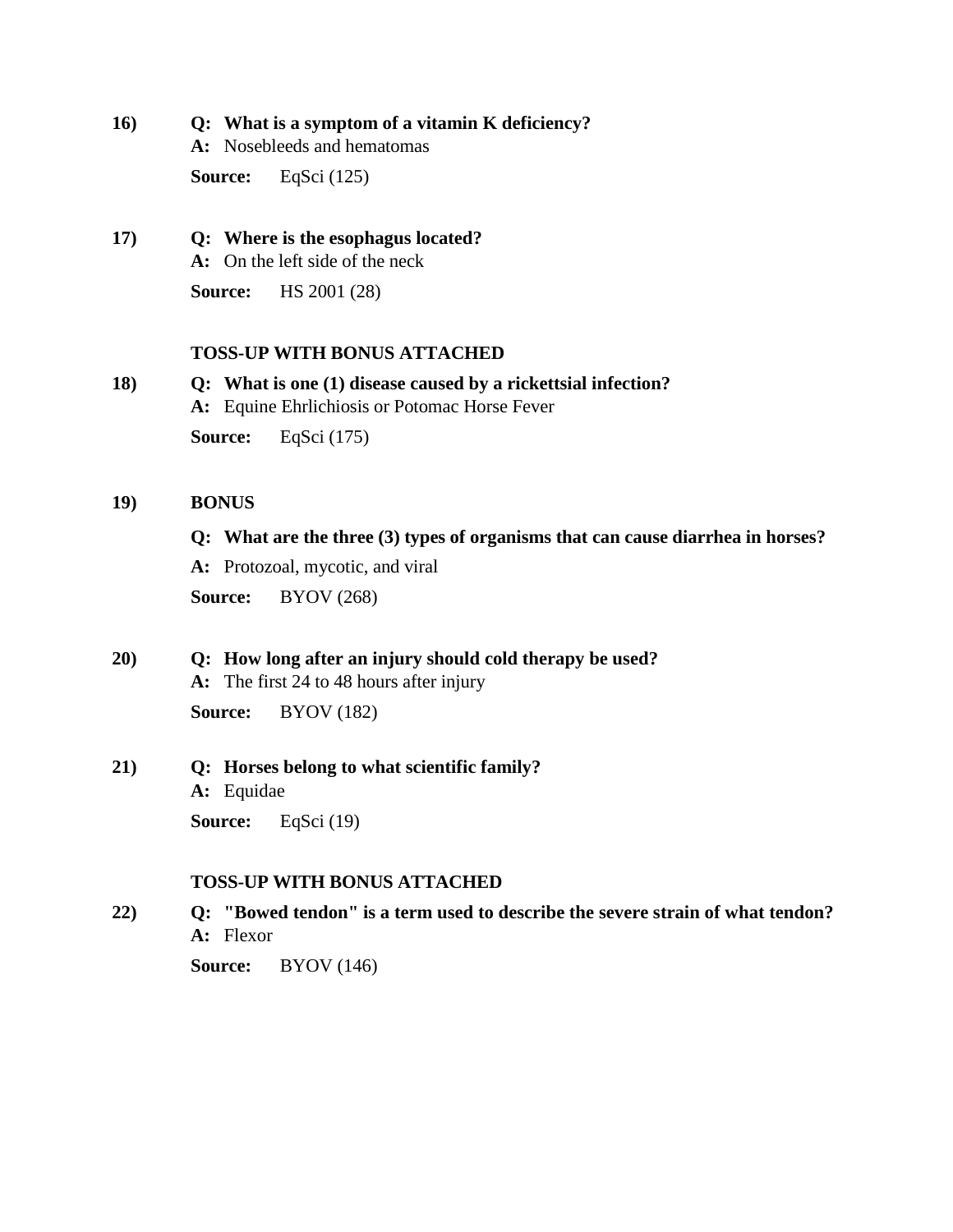## **23) BONUS**

### **Q: Name three (3) tendons or ligaments of the lower leg.**

**A:** Superficial check ligament, deep digital flexion tendon, superficial flexor tendon, deep digital flexor tendon, suspensory ligament

**Source:** EqSci (206)

### **24) Q: What does the term "rate of passage" mean?**

**A:** How long it takes for liquids and dry matter to pass through the digestive system of the horse

**Source:** EqSci (110)

## **25) Q: Where do small strongyles live?**

**A:** Large intestine

**Source:** BYOV (299)

### **26) Q: What is bishoping?**

**A:** The practice of trying to replace the cups on the worn incisors in an attempt to make the horse appear younger

**Source:** HS 2001 (17)

## **TOSS-UP WITH BONUS ATTACHED**

## **27) Q: How is a foal's passive immunity obtained? A:** Through the colostrum (first milk)

**Source:** EqSci (169)

## **28) BONUS**

## **Q: Name three (3) respiratory conditions commonly seen in horses.**

**A:** Roaring, Nosebleed (Epistaxis), Pulmonary Hemorrage, Distemper (Strangles), Respiratory Tract Infections, Pneumonia, Pleuritis, Thumps, Heaves (COPD)

**Source:** BYOV (248)

## **29) Q: Bacteria in the horse's digestive tract can produce all vitamins except which two (2)?**

**A:** Vitamins A and E

**Source:** EqSci (122)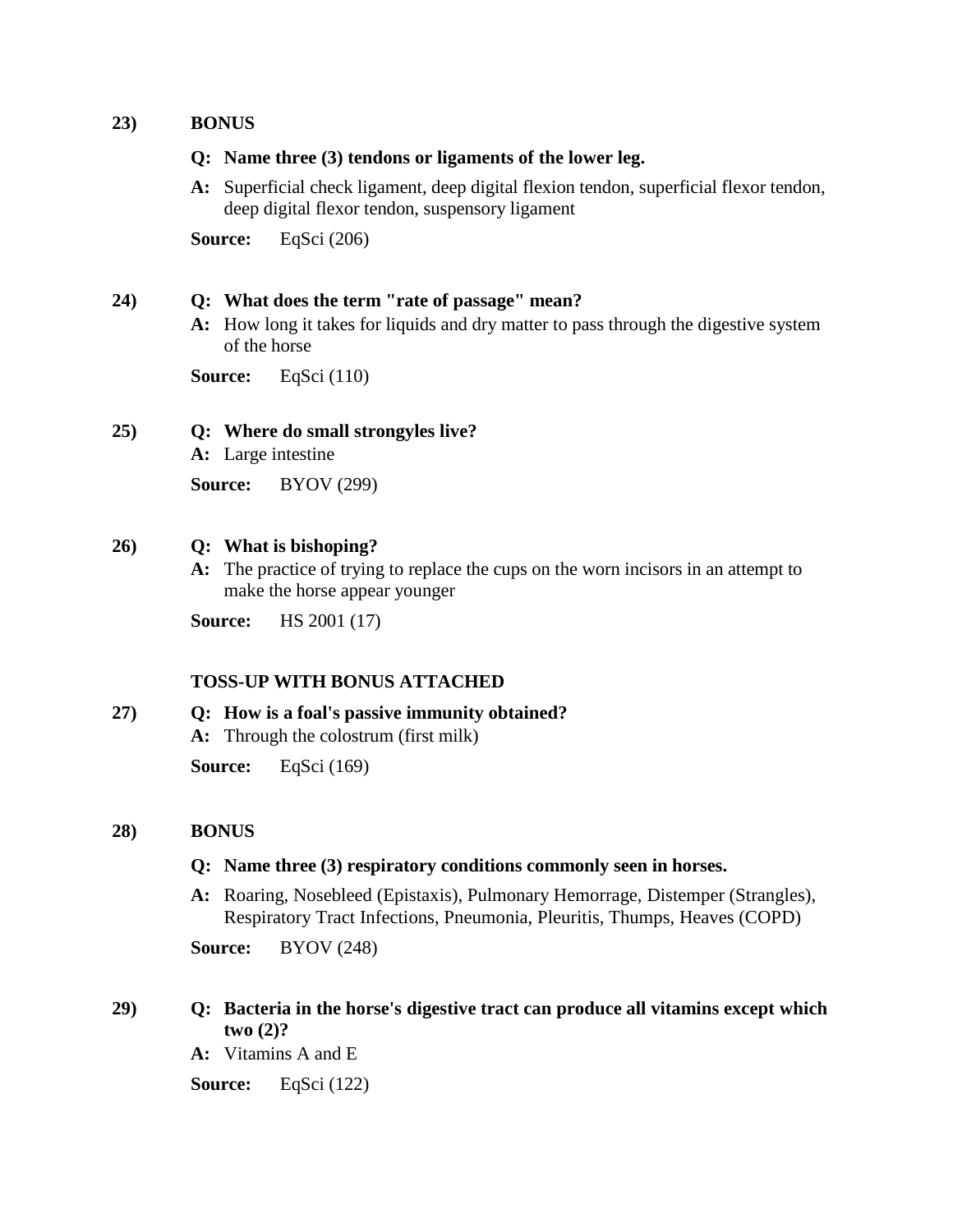**30) Q: The first horse, also known as prehorse, lived approximately how many years ago? A:** 75 million years ago **Source:** EqSci (9)

**31) Q: What hormone is responsible for milk production? A:** Prolactin **Source:** HS 2001 (23)

## **32) Q: What is the solid mass that forms from the follicle after ovulation of an egg? This yellow body secretes a hormone to maintain pregnancy.**

**A:** Corpus luteum

**Source:** HS2001 (22)

## **END OF ROUND SIX**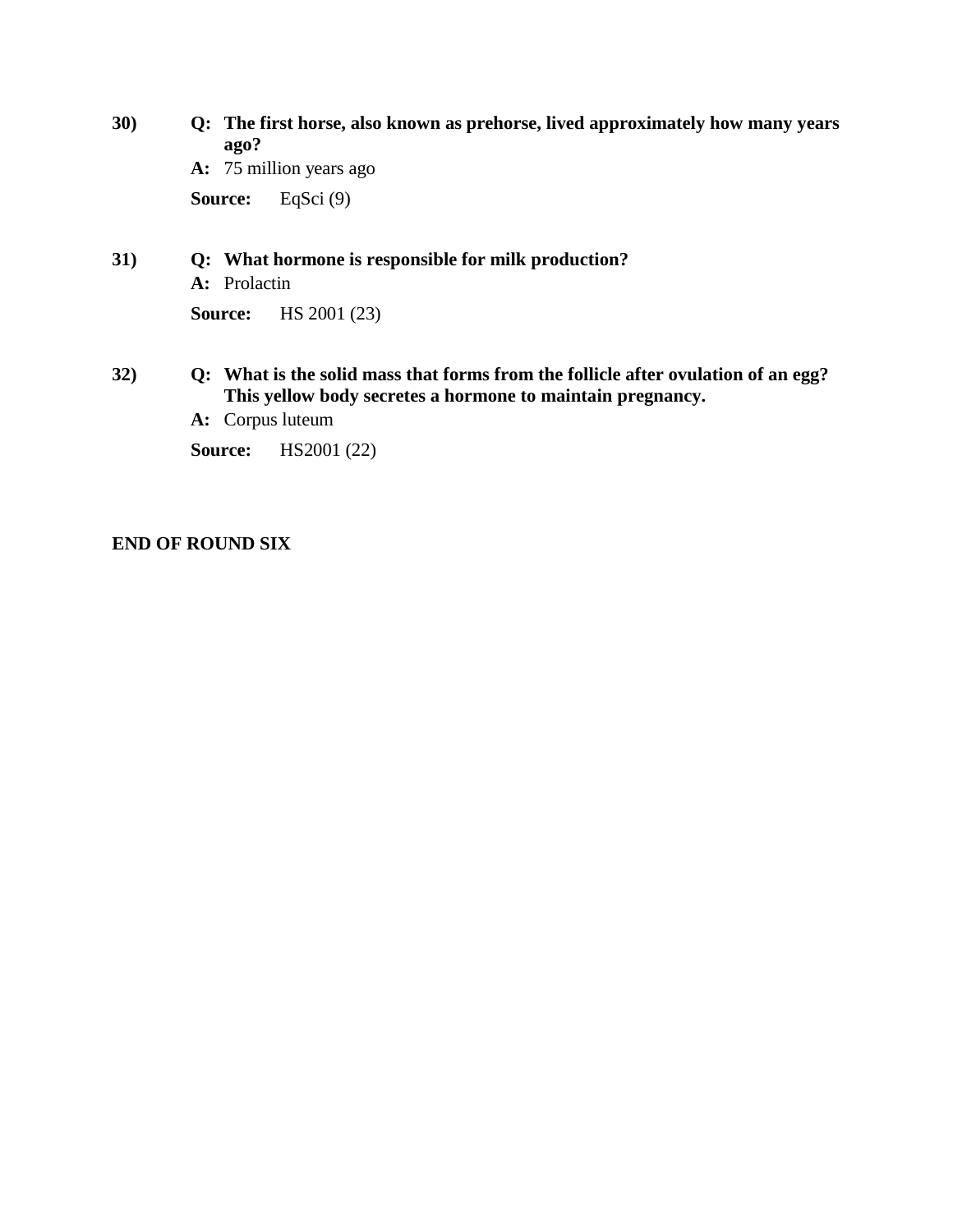# **2013 District Horse Bowl Contest Junior Division Round Seven**

| $\bf{1)}$ | Q: What is the primary artery of the hind legs?<br>A: Femoral Artery                                                                    |  |  |  |
|-----------|-----------------------------------------------------------------------------------------------------------------------------------------|--|--|--|
|           | Source:<br>EqSci (208)                                                                                                                  |  |  |  |
| 2)        | Q: Fill in the blank. The hairpin turn in the large intestine, which is a common                                                        |  |  |  |
|           | A: Pelvic flexure<br>HS 2001 (31)<br>Source:                                                                                            |  |  |  |
| 3)        | Q: What two (2) types of hernias commonly rupture?<br>A: Umbilical and scrotal                                                          |  |  |  |
|           | Source:<br>HS 2001 (11)                                                                                                                 |  |  |  |
| 4)        | Q: Identify the J-shaped sac that can only hold two (2) to four (4) gallons of<br>digesta.<br>A: The stomach<br>HS 2001 (28)<br>Source: |  |  |  |
| 5)        | Q: What is the primary nerve of the front limbs?<br>A: Brachial plexus                                                                  |  |  |  |
|           | Source:<br>EqSci $(212)$                                                                                                                |  |  |  |
| 6)        | <b>Q:</b> What is Navicular Disease?<br>A: Inflammation of the Navicular bone                                                           |  |  |  |
|           | Source:<br>EqSci $(182)$                                                                                                                |  |  |  |
| 7)        | Q: What causes white markings that form from scar tissue on the horse?<br>A: Melanocyte cells that have been destroyed                  |  |  |  |
|           | EqSci $(97)$<br>Source:                                                                                                                 |  |  |  |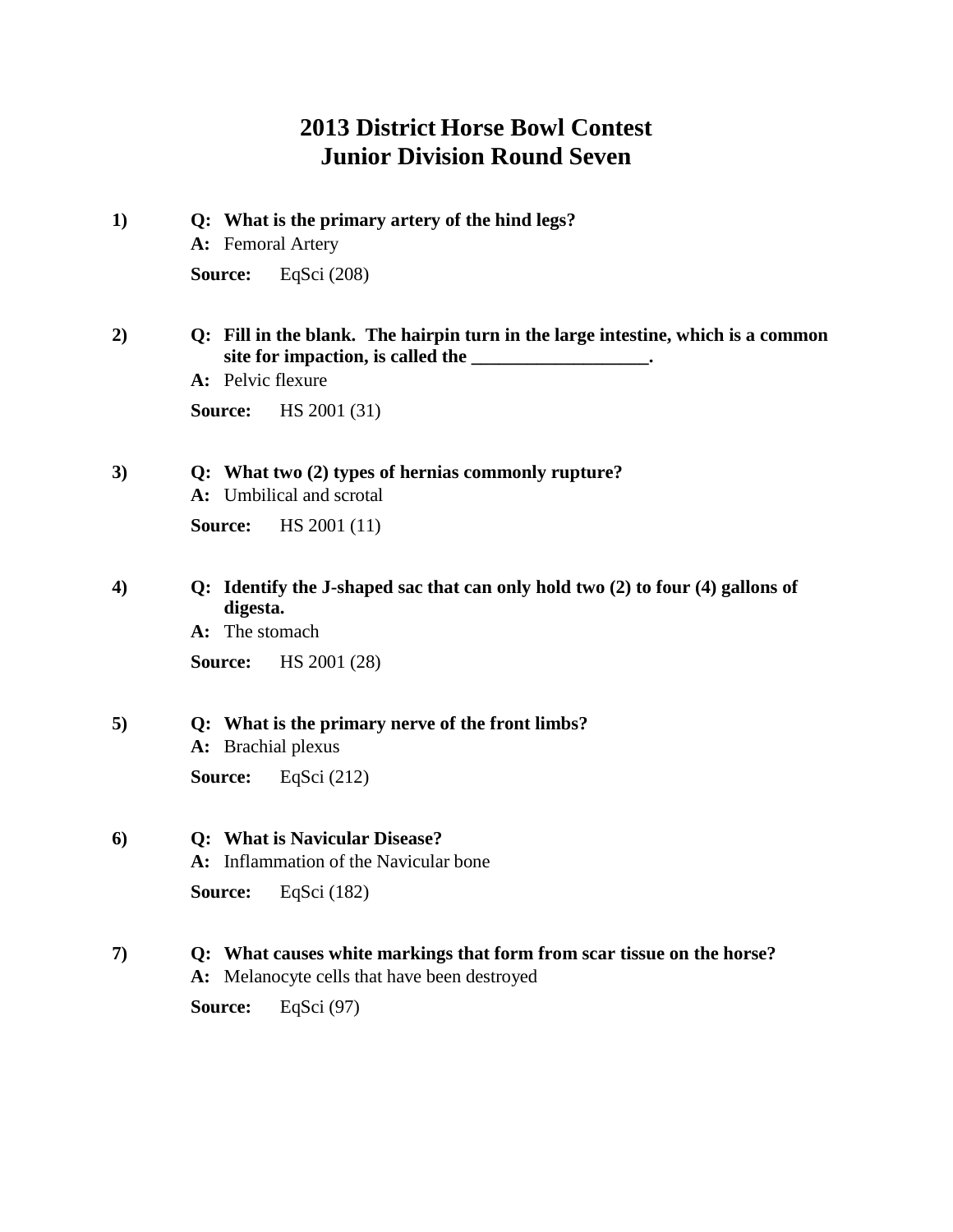| 8)  | Q: Which micro-mineral aids in the production of elastin, which is needed for<br>strength and flexibility in blood vessels?<br>A: Copper    |                                                                                                                                                                                         |  |  |
|-----|---------------------------------------------------------------------------------------------------------------------------------------------|-----------------------------------------------------------------------------------------------------------------------------------------------------------------------------------------|--|--|
|     |                                                                                                                                             |                                                                                                                                                                                         |  |  |
|     | Source:                                                                                                                                     | EqSci (137)                                                                                                                                                                             |  |  |
| 9)  | Q: The small intestine absorbs what kinds of vitamins?<br>A: Fat soluble                                                                    |                                                                                                                                                                                         |  |  |
|     | Source:                                                                                                                                     | EqSci $(pl11)$                                                                                                                                                                          |  |  |
| 10) | Q: After the body processes proteins, carbohydrates and fats, what is left over?<br>A: Metabolic water                                      |                                                                                                                                                                                         |  |  |
|     | Source:                                                                                                                                     | EqSci $(116)$                                                                                                                                                                           |  |  |
| 11) | Q: Where does absorption of volatile fatty acids occur?<br>A: Colon                                                                         |                                                                                                                                                                                         |  |  |
|     | Source:                                                                                                                                     | HS 2001 (25)                                                                                                                                                                            |  |  |
| 12) |                                                                                                                                             | Q: What is the scientific name for the insect that looks like a honey bee and lays<br>its eggs on the hairs of the horses legs, chest, belly and neck?<br>A: Gasterophilus intestinalis |  |  |
|     | Source:                                                                                                                                     | HS 2001 (56)                                                                                                                                                                            |  |  |
| 13) | Q: What term describes an overactive parathyroid gland?<br>A: Hyperparathyroidism or Big-Head Disease                                       |                                                                                                                                                                                         |  |  |
|     | Source:                                                                                                                                     | EqSci (135)                                                                                                                                                                             |  |  |
| 14) | Q: Name two (2) tests that can be used to verify parentage.<br>A: Blood-group tests, lymphocyte tests, DNA tests                            |                                                                                                                                                                                         |  |  |
|     | Source:                                                                                                                                     | EqSci (102-103)                                                                                                                                                                         |  |  |
| 15) | Q: What is the average time food takes to travel through the horses body from<br>intake to excretion?<br><b>A:</b> 36 -72 hours or 2-3 days |                                                                                                                                                                                         |  |  |
|     | Source:                                                                                                                                     | EqSci $(114)$                                                                                                                                                                           |  |  |
|     |                                                                                                                                             |                                                                                                                                                                                         |  |  |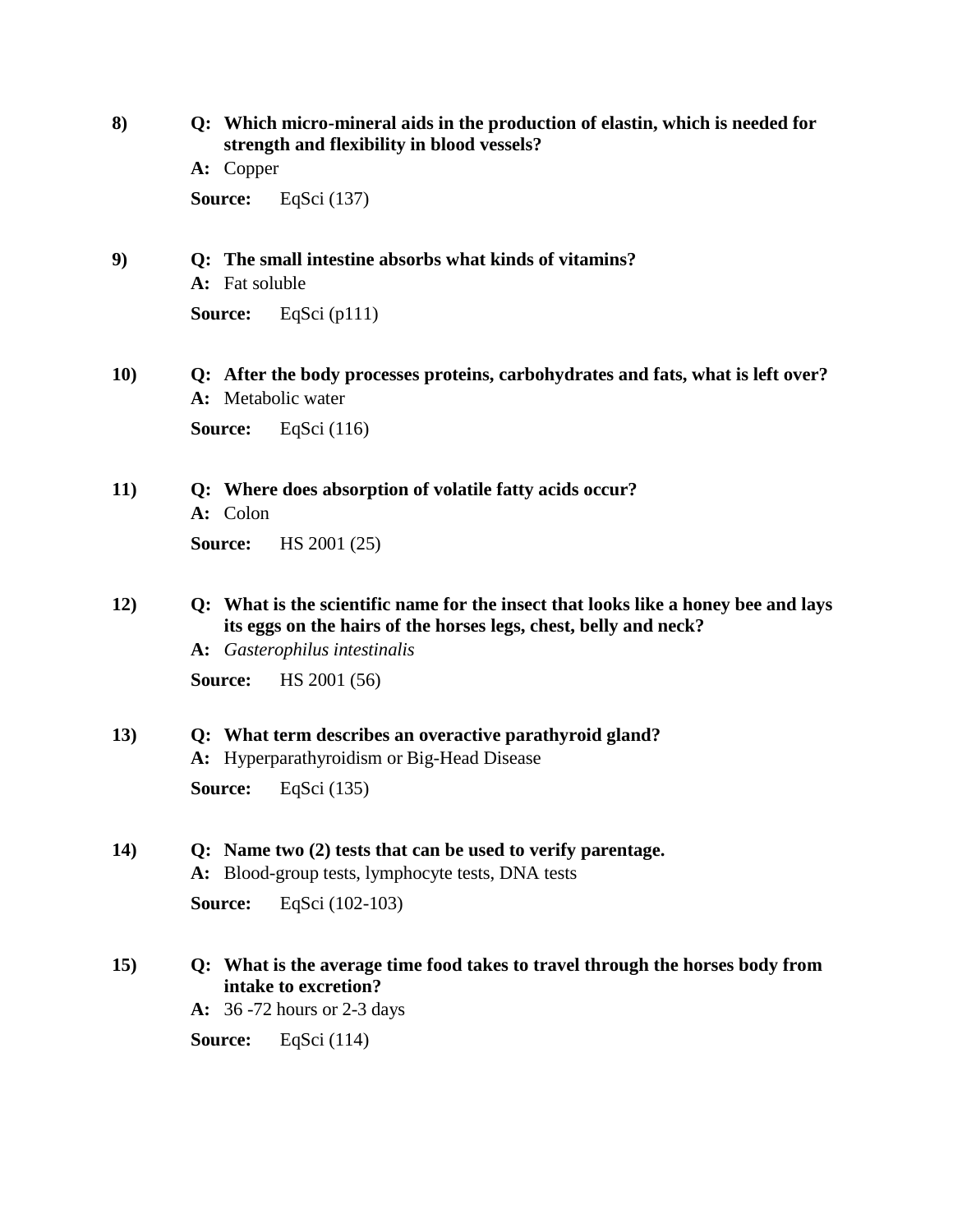- **16) Q: What gene restricts color distribution to the points of the horse by means of a pair of alleles?**
	- **A:** Agouti Gene

**Source:** EqSci (95)

**17) Q: Hearing is measured in hertz. While the human hearing range is generally between 500 hertz to 8 kilohertz, the horse's hearing is much more sensitive. What is the normal range of hearing, in hertz, of the horse?**

**A:** 55 hertz to 33.5 kilohertz

**Source:** EqSci (64)

#### **TOSS-UP WITH BONUS ATTACHED**

### **18) Q: How is neatsfoot oil made?**

**A:** Made from boiling the feet and shin bones of cattle

**Source:** LOOK (39)

#### **19) BONUS**

#### **Q: List three (3) causes of a nosebleed.**

**A:** Injury, nasal tumors, sinus infection

**Source:** BYOV (240)

## **20) Q: What is the name of cells that develop out of embryonic tissue from the neural crest area that eventually become white markings?**

**A:** Melanocyte cells

**Source:** EqSci (96)

#### **21) Q: What is another name for Vitamin B-2?**

**A:** Riboflavin

**Source:** EqSci (127)

#### **TOSS-UP WITH BONUS ATTACHED**

**22) Q: If a Galvayne's Groove is about half way down a tooth of a horse, approximately how old is this horse?**

**A:** Approximately fifteen (15) years of age

**Source:** EqSci (217)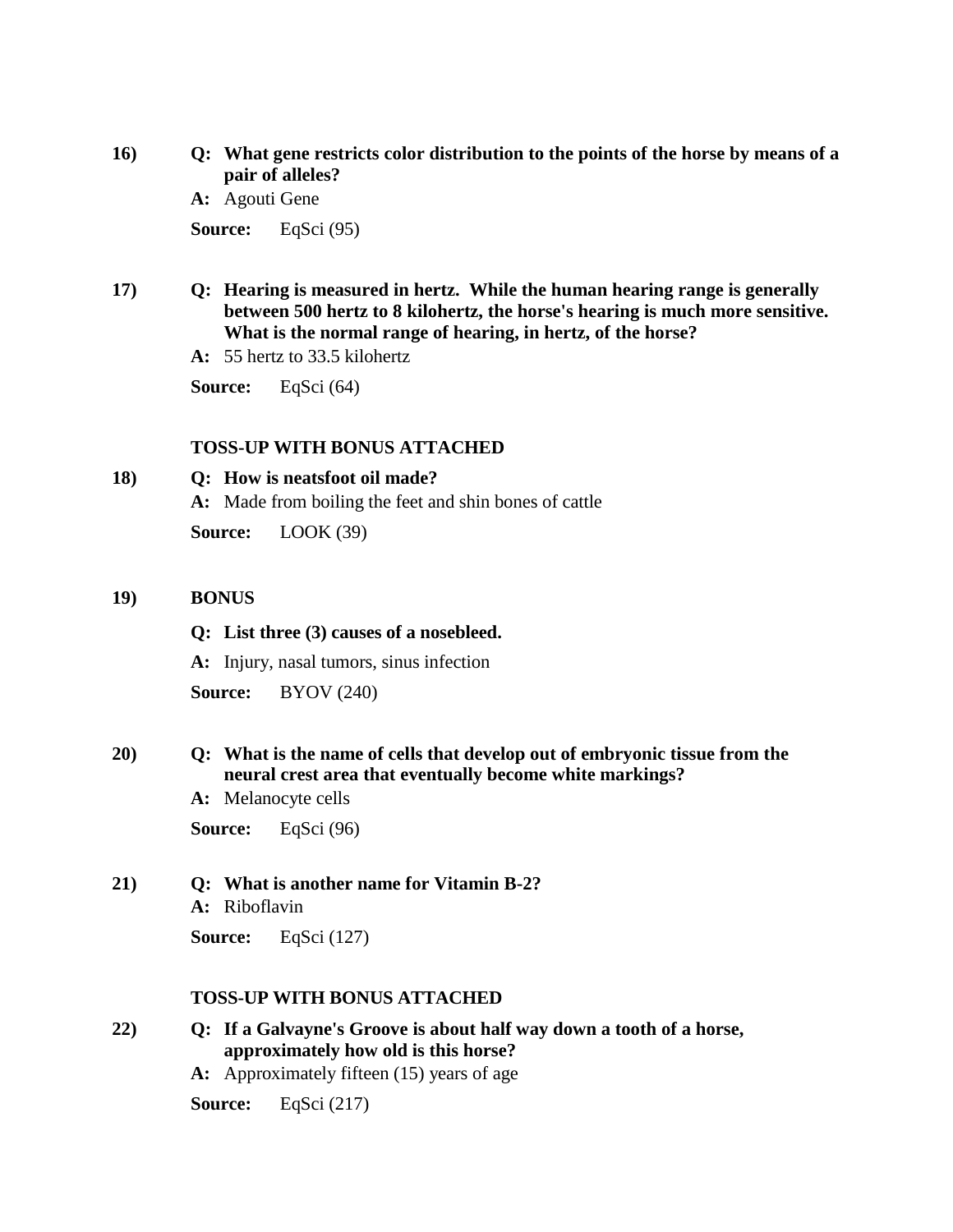### **23) BONUS**

- **Q: List three (3) things that may result from a diet lacking in adequate amounts of carbohydrates and fats.**
- **A:** Slowed growth rate in young animals, a decrease in body weight, unthrifty condition, fatigue in working or exercising animals, reduced milk production

**Source:** EqSci (144)

## **24) Q: What is ascorbic acid?**

**A:** Vitamin C

**Source:** EqSci (130)

- **25) Q: Fat, which is the second most important energy source fed to horses, is a more concentrated energy source than carbohydrates and protiens because they supply how much more energy per gram than the other two nutrients?**
	- **A:** 2.25 Times more energy

**Source:** EqSci (147)

## **26) Q: Name the bones of the foot from proximal to distal.**

**A:** Long pastern, short pastern, coffin/pedal bone, or 1st, 2nd, 3rd phalanx, or p1, p2, p3

**Source:** EqSci (200, 203)

## **TOSS-UP WITH BONUS ATTACHED**

**27) Q: Twenty (20) percent of the total iron in the horse's body is contained where? A:** Myoglobin (in the muscle tissue) **Source:** EqSci (139)

## **28) BONUS**

- **Q: What are the four (4) B-Complex vitamins that do not have assigned numbers?**
- **A:** Biotin, folic acid, niacin and pantothenic acid

**Source:** EqSci (128)

**29) Q: What are the sac-like enlargements at the lower end of the ear canal called? A:** Gutteral pouches

**Source:** LOOK (26)